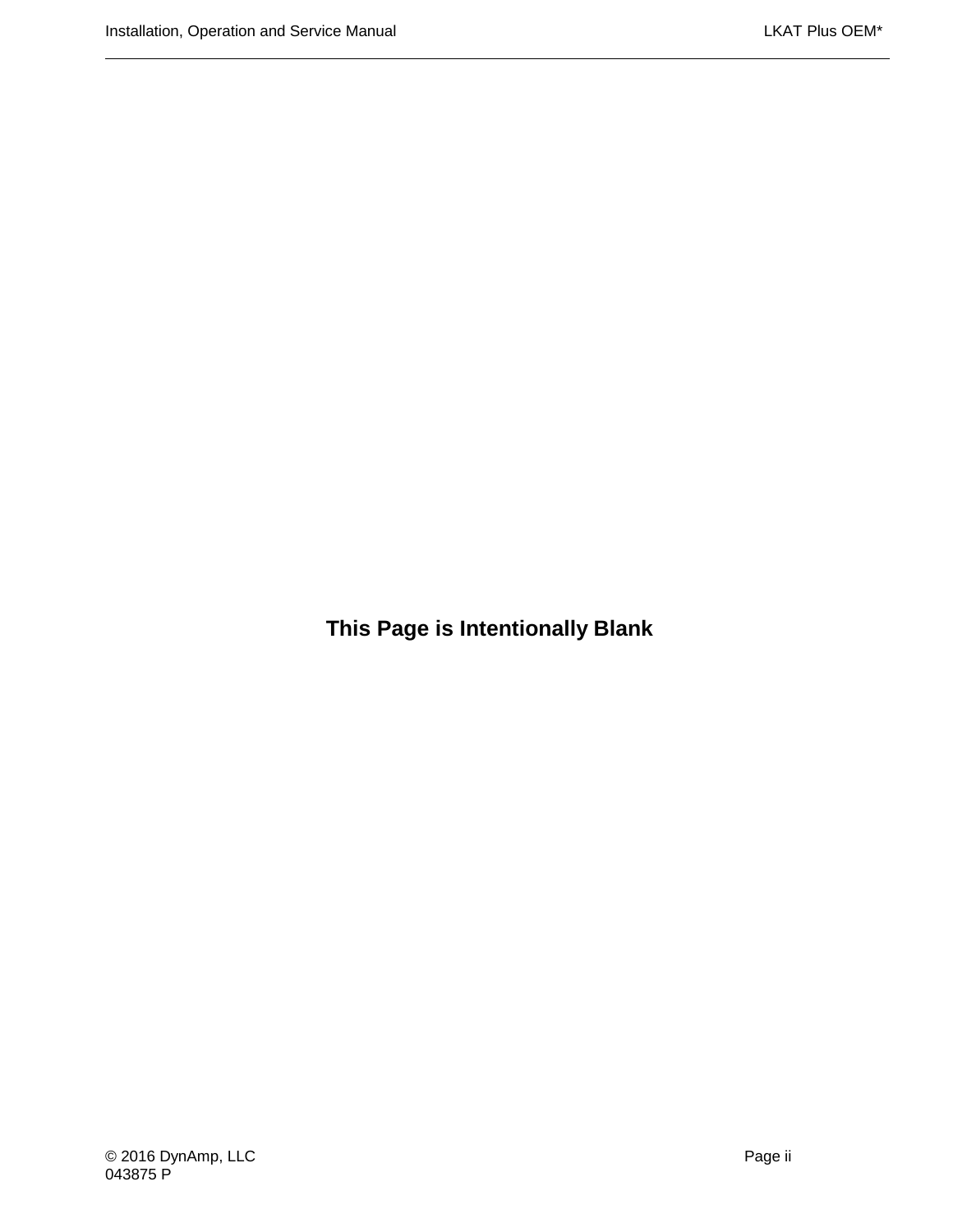### **DynAmp, LLC WARRANTY**

Items and components manufactured by Seller for permanent installation are warranted for two (2) years from the date of shipment.

Items and components manufactured by Seller for portable and temporary use in more than one location are warranted to be free from defects in material and workmanship for a period of eighteen (18) months from the date of shipment.

Items and components not manufactured and resold by Seller are warranted by their manufacturer.

Warranty repair shall be, at DynAmp's option, in the form of repair or replacement of the defective items or components. Concerning warranty repairs, DynAmp will be responsible for DynAmp provided time, material and transportation costs (shipping or travel). Actual method of warranty repair / correction will be determined by DynAmp at DynAmp's sole option. Such warranty repair shall constitute a fulfillment of all DynAmp, LLC liabilities in respect to said items and components. In no event shall DynAmp, LLC be liable for consequential damages.

Information in this document is subject to change without notice.

© 2001, 2002, 2003, 2004, 2009, 2010, 2011, 2012, 2013, 2014, 2016 DynAmp, LLC. All rights reserved.

Reproduction for purposes other than operation and service without written permission of DynAmp, LLC is strictly forbidden.

This manual includes detailed drawings, installation, operation, service and maintenance. Users should evaluate the information in the manual and their particular application. DynAmp assumes no liability for any incidental, indirect, or consequential damages arising fro the use of this documentation.

While all information presented is believed to be reliable and in accordance with accepted engineering practices, DynAmp makes no warranties as to the completeness of the information.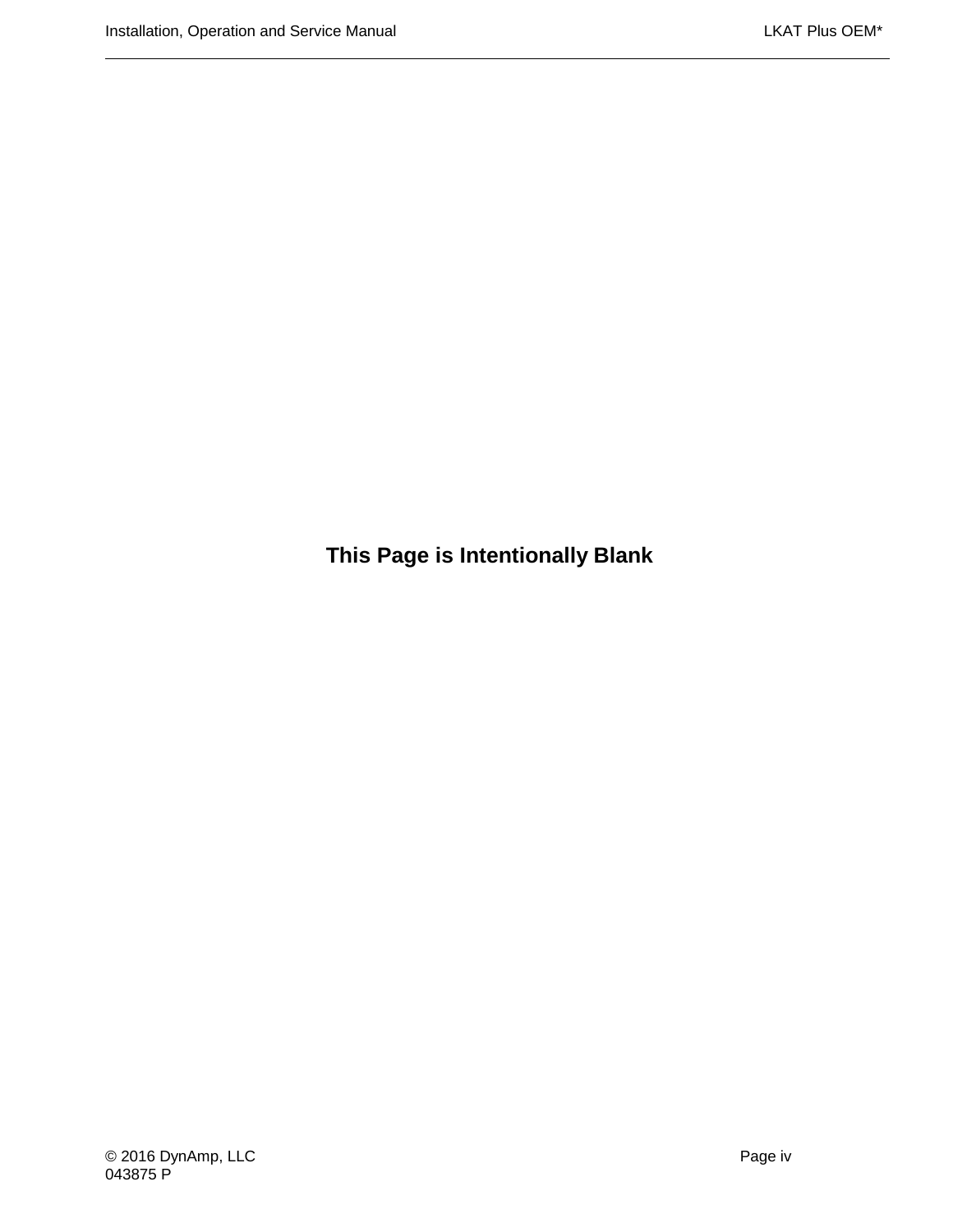The LKAT Plus Bi-Directional High Current Measurement System may be used with or without the optional Protection Extensions ("PE") and / or RMS Display PC board assemblies. All configurations of the LKAT Plus System conform to the latest European directives and standards concerning safety and electromagnetic compatibility.

#### **Application of Council Directive(s):**

73/23/EEC, 89/336/EEC and 93/68/EEC.

#### **Standards to which conformity is declared:**

Electrical Equipment for measurement, control, and laboratory use - EMC Requirements, EN61326:1997 edition, including Amendment 1:1998 and Amendment 2:2001

- **EN55022:1998 edition** Information technology equipment radio disturbance characteristics – Limits and methods of measurements
- **EN61000-3-2:2000 edition** Electromagnetic Compatibility-Part 3:Testing and measurement techniques – Section 2: Harmonic current emissions
- **EN61000-3-3:1995 edition** Electromagnetic Compatibility-Part 3:Testing and measurement techniques – Section 3: Voltage fluctuation and flicker test
- **EN61000-4-2:1995 edition** Electromagnetic Compatibility-Part 4:Testing and measurement techniques – Section 2: Electrostatic discharge immunity test
- **EN61000-4-3:1996 edition** Electromagnetic Compatibility-Part 4:Testing and measurement techniques – Section 3: Radiated, radio-frequency, electromagnetic field immunity test
- **EN61000-4-4:1995 edition** Electromagnetic Compatibility-Part 4:Testing and measurement techniques – Section 4: Electrical fast transient/burst immunity test
- **EN61000-4-5:1995 edition** Electromagnetic Compatibility-Part 4:Testing and measurement techniques – Section 5: Surge immunity test
- **EN61000-4-6:1995 edition** Electromagnetic Compatibility-Part 4:Testing and measurement techniques – Section 6: Conducted immunity test
- **EN61000-4-11:1995 edition** Electromagnetic Compatibility-Part 4:Testing and measurement techniques – Section 11: Voltage dips and interruptions immunity test immunity test

#### **Safety Standards:**

• **EN61010-1:2001 edition** - Safety of Electrical Equipment; Part I

# C E

#### **Note**

According to EN 61326, the manufacturer must state the degradation of performance level acceptable during immunity tests. Unless other wise noted in the manual or data sheet, DynAmp limits degradation during immunity tests for this equipment to < 1% FS for A-criterion tests.

Under a small number of test conditions, the visual reading of optional RMS Display PC board assembly may deviate up to –35% FS. The display reading returns to specified performance when the RF disturbance is removed. This performance level is acceptable according EN 61326 B-criterion.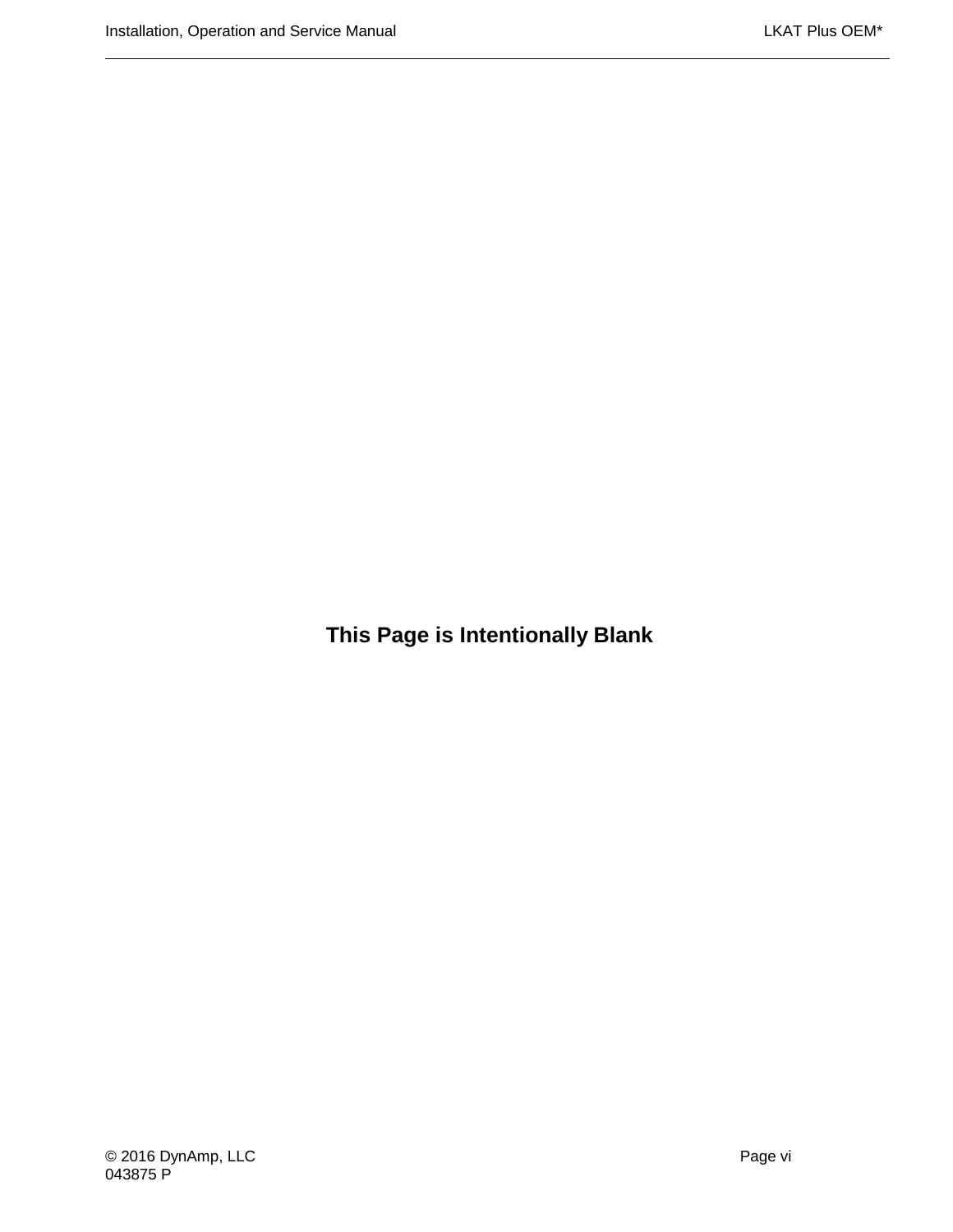### **Hazard Warning!**

**GENERAL**

All installation, maintenance and service must be performed by qualified technicians who are familiar with the warnings and instructions of this manual.

The enclosure cover must remain closed at all times during operation to ensure safety of personnel. The cover may be opened using a screwdriver; however, only authorized personnel or technicians should be allowed to open and service the unit.

Use of the equipment in a manner not specified by the manufacturer can impair the protection provided within.

DynAmp does not assume liability for the customer's failure to comply with the rules and requirements provided in this manual.



**HAZARDOUS VOLTAGE**

The measuring head is designed to be installed on high voltage bus bars. All interconnection cables must be safely routed away from bus bars and high voltages. Do not allow any interconnection cable to contact bus bars or high voltages. Ignoring the installation precautions and warnings can result in severe personal injury or equipment damage.

To avoid the risk of electrical shock or fire, the safety instructions and guidelines in this manual must be followed. The electrical specifications must not be exceeded and the unit must be installed according to directions provided.



**INSTALLATION**

The measuring head is intended for indoor or outdoor use. The metering unit is intended for indoor use only. The ambient temperature must not exceed 80°C for the measuring head and 50°C for the electronics.

For mounting considerations that fall outside the recommended specifications provided in this manual, the factory should be contacted for approval.

#### **Symbol Identification:**

General definitions of safety symbols used on equipment and manual.



Caution/Warning: Refer to accompanying documents for instructions.



The CE mark proves the compliance of the equipment with the requirements of the directives.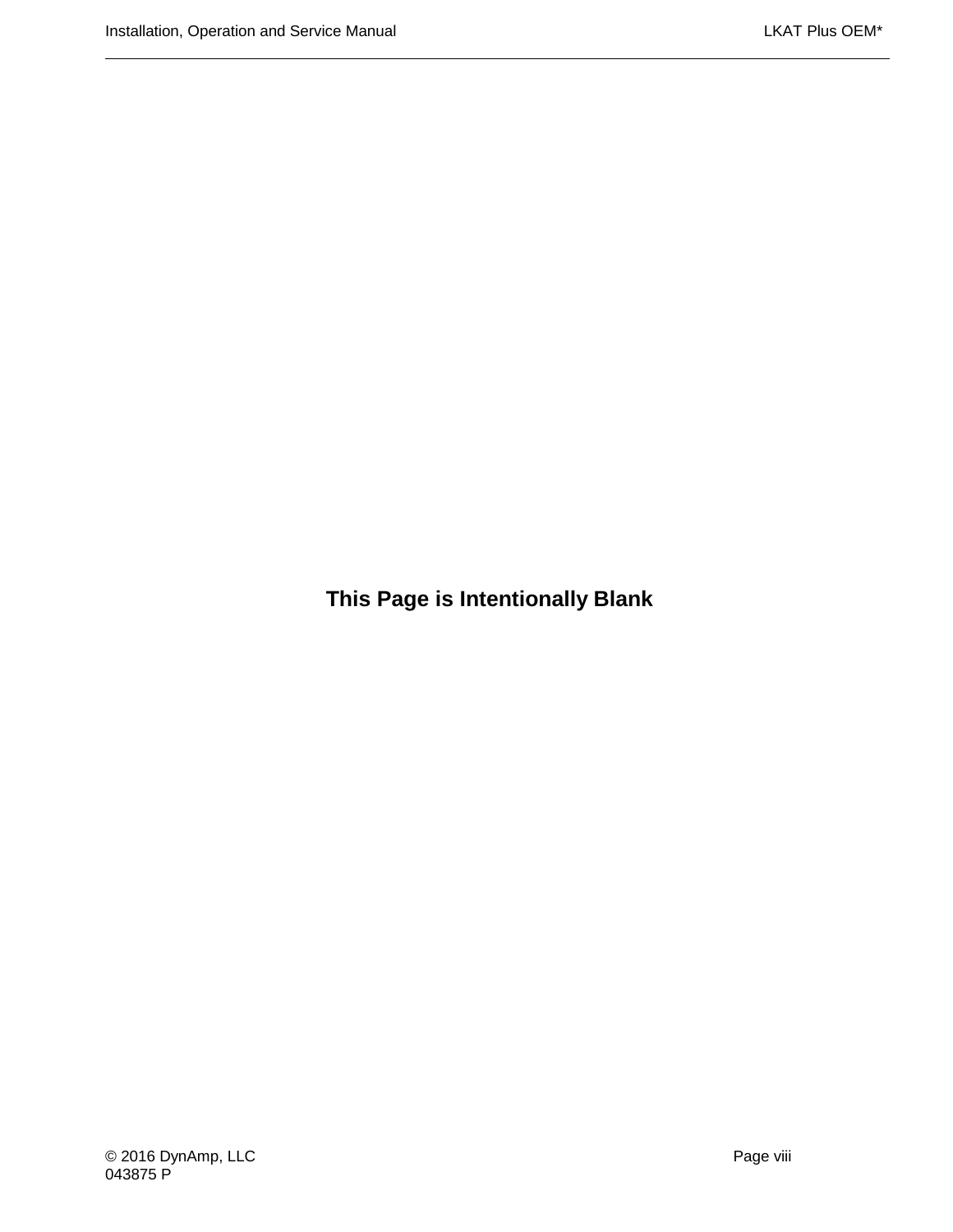### **DynAmp, LLC Customer Support**

For further assistance, contact DynAmp Customer Support at:

#### Americas:

Telephone: +1 614.871.6900 Fax: +1 614.871.6910 8:00 AM to 5:00 PM USA Eastern Time From first Sunday in November to second Sunday in March – 13:00 GMT to 22:00 GMT From second Sunday in March to first Sunday in November – 12:00 GMT to 21:00 GMT

#### Europe:

Telephone: +41 22.706.1446 Fax: +41 22.706.1311 8:30 AM to 5:00 PM Central European Time From last Sunday in October to last Sunday in March – 7:30 GMT to 16:00 GMT From last Sunday in March to last Sunday in October – 6:30 GMT to 15:00 GMT

#### After Hours Critical Service Emergency:

Telephone: +1 614.871.6906

5:00 PM to 8:00 AM USA Eastern Time

From first Sunday in November to second Sunday in March – 22:00 GMT to 13:00 GMT From second Sunday in March to first Sunday in November – 21:00 GMT to 12:00 GMT

Central e-mail:

[help@dynamp.com](mailto:help@dynamp.com)

DynAmp web:

[www.dynamp.com](http://www.dynamp.com/)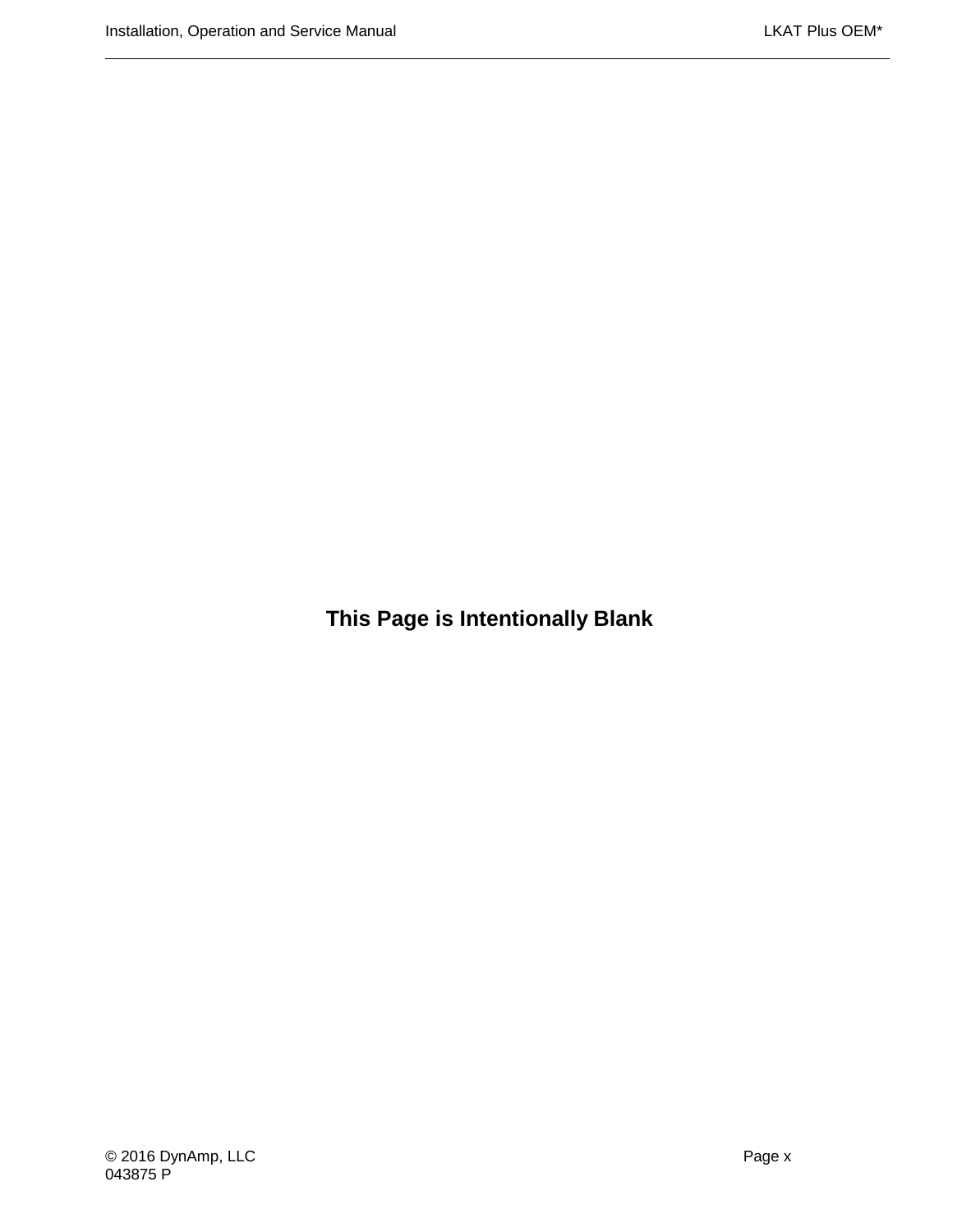### **REVISION PAGE**

| Page                           | Change         | <b>Reason For Revision</b>                                                                                                                                                                                                                                                                                        | Date           |
|--------------------------------|----------------|-------------------------------------------------------------------------------------------------------------------------------------------------------------------------------------------------------------------------------------------------------------------------------------------------------------------|----------------|
| all                            | <b>Rev NEW</b> |                                                                                                                                                                                                                                                                                                                   | 07/02          |
| v, 8 & 20<br>3,7,9,28,<br>& 29 | Rev A<br>в     | Update temperature specifications<br>Section 2-2 paragraph 3 deleted term "molded-on",<br>changed Section III Table 3-1 Temperature sensitivity for<br>cable lengths/added Note 1. Added "Remove tape seal<br>from switch SW1 and SW2, if necessary". Add "Minimum<br>Load Resistance $25\Omega$ " in Section III | 01/03<br>08/03 |
| 21,26                          | C              | Changed contact status "open to closed and closed to<br>open" in Tables 4-3 and 5-1                                                                                                                                                                                                                               | 09/03          |
| all                            | D              | Updated to conform to changes in LKAT Plus manual<br>(Installation Section pages / Tables 4-1 & 4-2, removed<br>Table 4-3, updated 5-6 "Troubleshooting AD fault and<br>Spare Parts List 6-1)                                                                                                                     | 01/04          |
| All<br>11,12                   | Е<br>F         | Update to DynAmp, LLC<br>Update Installation Consideration 4-2, IP65 rating<br>information                                                                                                                                                                                                                        | 12/04<br>04/05 |
| 8                              | G              | Update Specifications Table 3-1, Ambient Temperature<br>Range (Storage)                                                                                                                                                                                                                                           | 06/05          |
| all                            | H              | Update per ECR 1511 / ECO 3216 -Specification, label,<br>PAR 10245 - Handling & Storage, ECR 1440- Calibration<br>Intervals, New manual format                                                                                                                                                                    | 10/09          |
| 11                             | Rev i          | MDCR 0032 - Figure 4.1                                                                                                                                                                                                                                                                                            | 08/10          |
| 32                             | Rev J          | ECR1639 - Correct Item number in table 7.1                                                                                                                                                                                                                                                                        | 05/11          |
| $\vee$                         | <b>Rev K</b>   | ECO 3261 - Add conformity page                                                                                                                                                                                                                                                                                    | 11/11          |
| 9, 23,<br>31,32,37             | Rev L          | ECR 1692, ECO 3268- Earth Ground Connections, Fix<br>Table 4.1. Specification & Table 6.1, MDCR0042 Added<br><b>Technical Bulletin list</b>                                                                                                                                                                       | 04/12          |
| 15                             | Rev M          | ECR1765 - Remove Figure 5.1 General Guidelines for<br><b>Locating Measuring Heads</b>                                                                                                                                                                                                                             | 09/12          |
| 10                             | <b>Rev N</b>   | ECR 1779 Revise Table 4-1, Environmental/Ambient<br>Temperature Range (Operational)                                                                                                                                                                                                                               | 01/13          |
| 29,30                          | Rev O          | ECR 1860 Correct Earth Ground section and replace<br>Figure 6.4                                                                                                                                                                                                                                                   | 02/14          |
| 17,18                          | Rev P          | ECR 2029 – Detail added to Form 1 & 2 showing pin<br>numbers                                                                                                                                                                                                                                                      | 09/16          |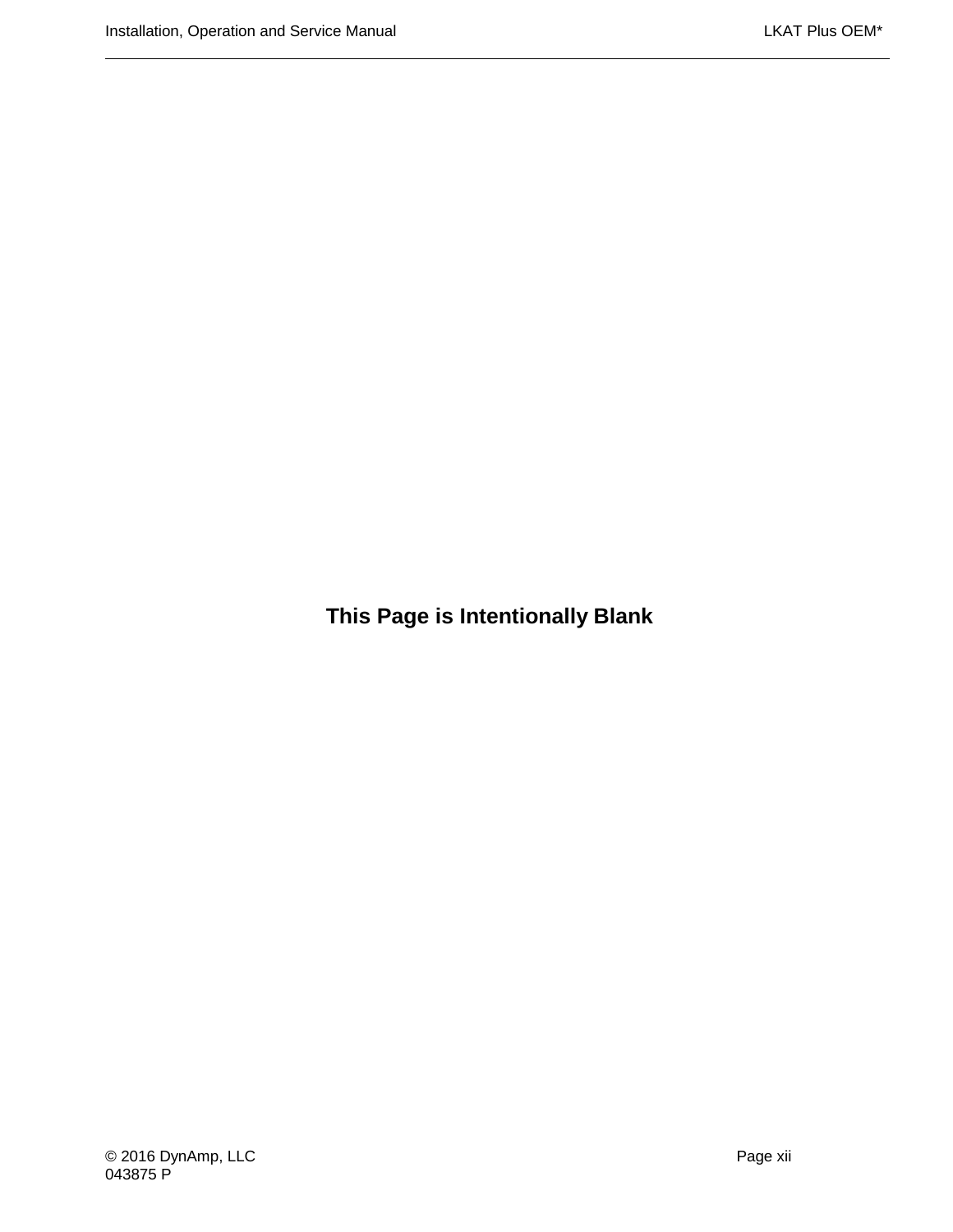### **TABLE OF CONTENTS**

|            | Paragraph<br>Title                                           | Page |
|------------|--------------------------------------------------------------|------|
|            | 1. SAFETY                                                    |      |
| 1.1        |                                                              |      |
|            | <b>2. HANDLING AND STORAGE</b>                               | 3    |
|            | 3. DESCRIPTION                                               | 5    |
|            |                                                              |      |
| 3.1<br>3.2 |                                                              |      |
| 3.3        |                                                              |      |
| 3.4        |                                                              |      |
| 3.5        |                                                              |      |
|            | <b>4. SPECIFICATIONS</b>                                     | 9    |
|            |                                                              |      |
|            | <b>5. INSTALLATION</b>                                       | 13   |
| 5.1        |                                                              |      |
| 5.2        |                                                              |      |
| 5.3        |                                                              |      |
| 5.4        |                                                              |      |
| 5.5        |                                                              |      |
| 5.6        |                                                              |      |
|            | <b>6. THEORY OF OPERATION</b>                                | 21   |
| 6.1        |                                                              |      |
| 6.2        |                                                              |      |
| 6.3        |                                                              |      |
| 6.4        |                                                              |      |
| 6.5        |                                                              |      |
| 6.6        | TROUBLESHOOTING AN ACCURACY DIAGNOSTICS FAULT INDICATION  23 |      |
|            |                                                              |      |
| 6.8        |                                                              |      |
|            |                                                              |      |
|            | 7. MAINTENANCE & SPARE PARTS                                 | 31   |
|            |                                                              |      |
|            |                                                              |      |
|            |                                                              |      |
|            |                                                              |      |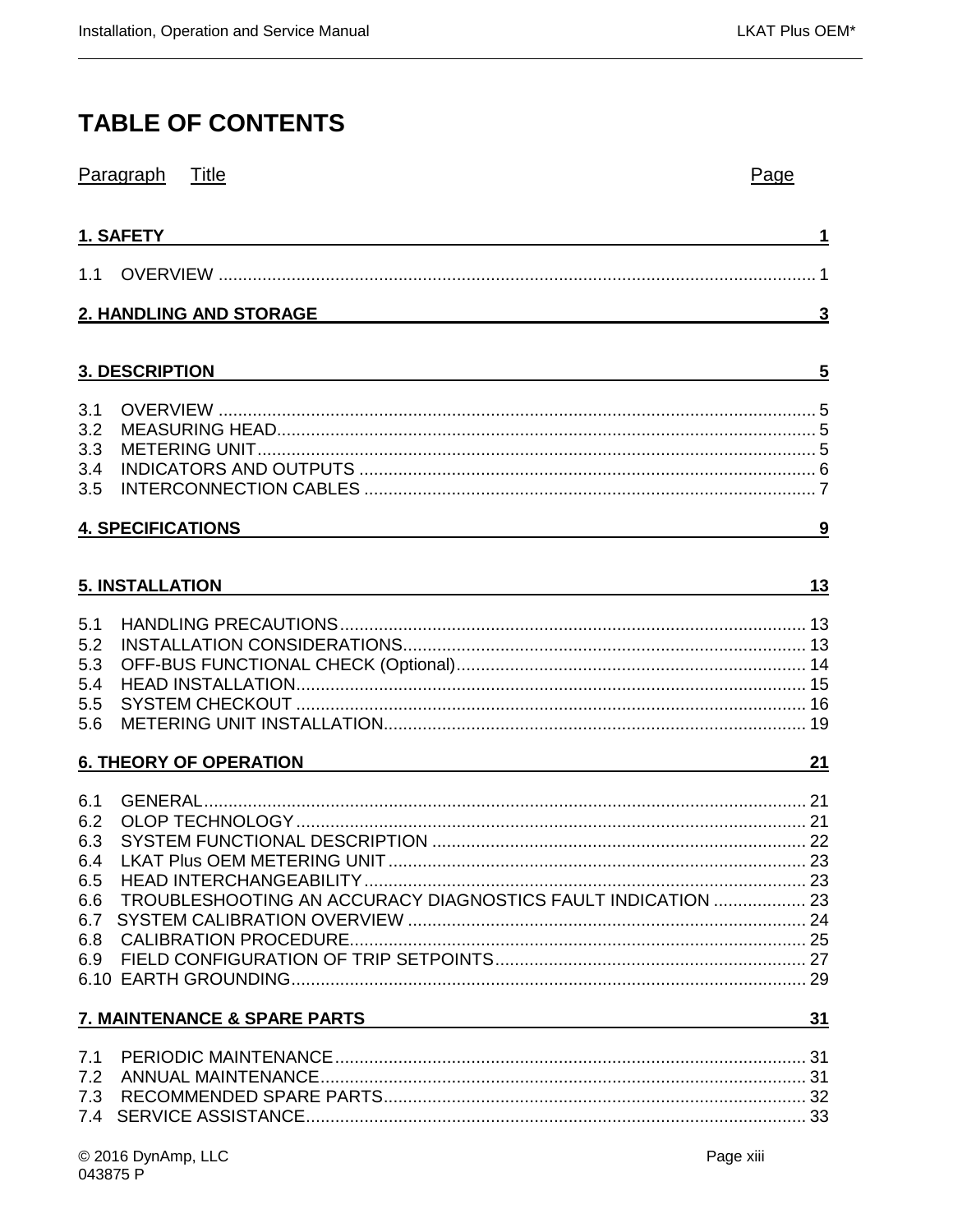#### **[8. TECHNICAL BULLETINS](#page-48-0) 35**

#### **[9. DRAWINGS](#page-50-0) 37**

### **FIGURES & TABLES**

| Form 1 LKAT Plus OEM Diagnostic Measurements Form 1 - Zero Primary Current 17  |  |
|--------------------------------------------------------------------------------|--|
| Form 2 LKAT Plus OEM Diagnostic Measurements Form 2 - Energized Primary Bus 18 |  |
|                                                                                |  |
|                                                                                |  |
|                                                                                |  |
|                                                                                |  |
|                                                                                |  |
|                                                                                |  |
|                                                                                |  |
|                                                                                |  |
|                                                                                |  |
|                                                                                |  |
|                                                                                |  |
|                                                                                |  |
|                                                                                |  |
|                                                                                |  |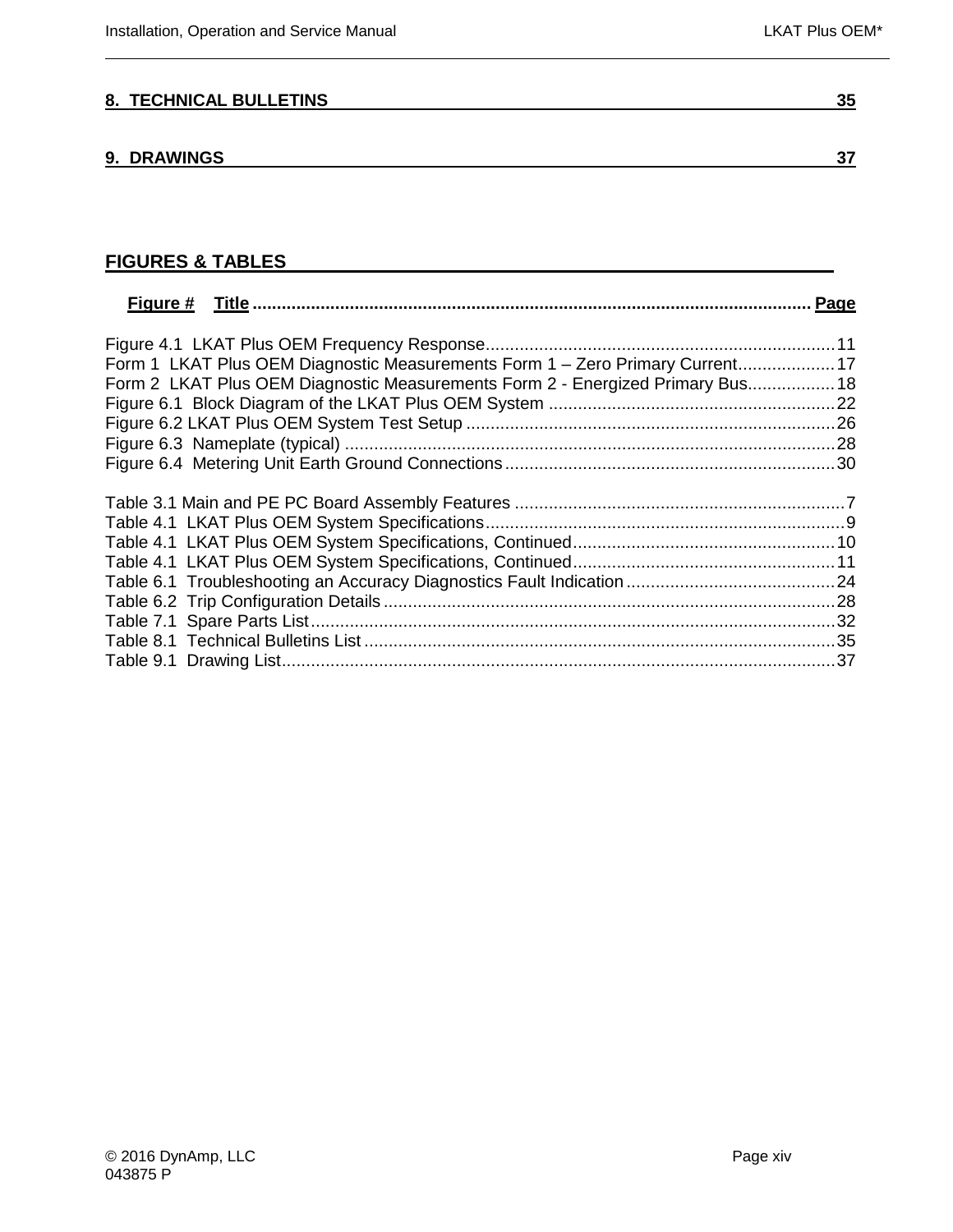# <span id="page-14-0"></span>**1. SAFETY**

#### <span id="page-14-1"></span>**1.1 OVERVIEW**

The measuring head is designed to be installed on high voltage bus bars. All interconnection cables must be safely routed away from bus bars and high voltages. Do not allow any interconnection cable to contact bus bars or high voltages.

Ignoring the installation precautions and warnings can result in severe personal injury or equipment damage.

The following are general guidelines to be followed during installation, operation and service of the metering unit and measuring head.

- All installation, maintenance and service must be performed by qualified technicians who are familiar with the warnings and instructions of this manual.
- Always follow all local and plant safety procedures.
- The Plexiglas PC board cover must remain secured during operation to ensure safety of personnel. Only authorized personnel or technicians should be allowed to open and service the unit.
- Service must be performed by qualified technicians only. If use of an oscilloscope becomes necessary during servicing, either the scope must be floating and ungrounded, or differential probe(s) must be used. The metering unit is isolated from the mains via the power transformers. If a grounded scope is used, a hazardous condition is created since current will flow through the probe to ground.
- Units are not intrinsically safe. Do not place in explosive atmospheres.
- Use of the equipment in a manner not specified by the manufacturer can impair the protection provided within.
- Replace fuse with the same type and size as originally supplied with the unit. Failure to do so may result in intermittent operation and premature failure.

DynAmp, LLC does not assume liability for the customer's failure to comply with the rules and requirements provided in this manual.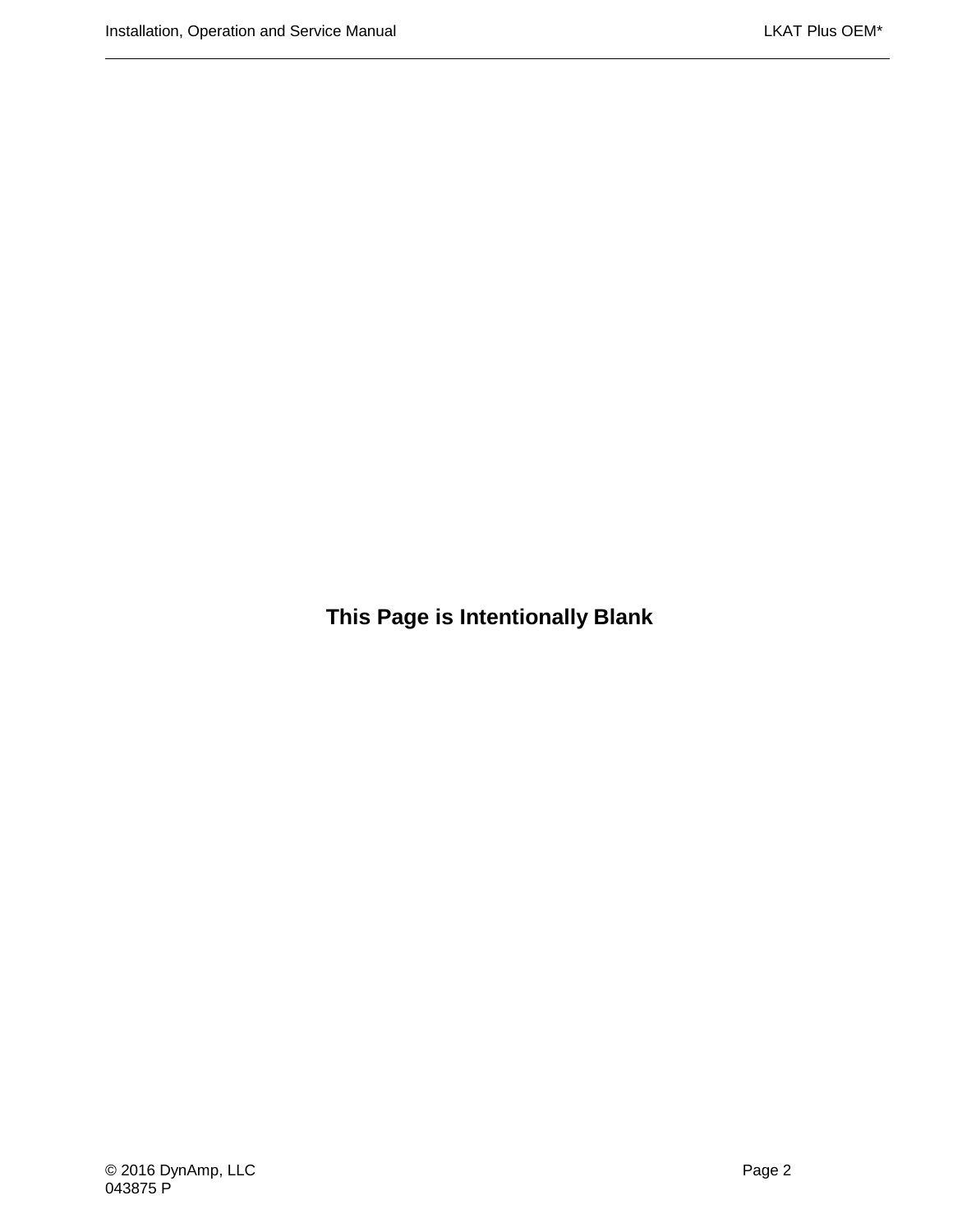### <span id="page-16-0"></span>**2. HANDLING AND STORAGE**

DynAmp products are engineered and manufactured for use in industrial environments. However, they contain sensitive electronic and mechanical components which may be damaged and fail if not handled and stored properly. All products must be handled and stored with the same care as any precision measurement instrument. Severe bumps or jolts may damage internal parts and cause malfunction or premature failure. DynAmp products are designed and assembled with conformal coating, shock mounting, and environmental seals, when appropriate or when specified. However, this protection requires that the product must be properly installed and operational before the protection is fully functional. Therefore, adequate protection from humidity, shock, and temperature must be provided during handling and storage prior to installation.

The handling and storage of equipment must be sufficient to meet the storage temperature and humidity specifications of the product and to prevent any condensation or contact with water or any other liquid. The storage location and container or crate must provide adequate protection from precipitation (rain, snow, ice) and direct water contact. Adequate shelter must be provided to prevent the accumulation of precipitation (rain, snow, ice) and water which can lead to the deterioration or failure of shipping containers or crates and cause water ingress. Storage in coastal or industrial areas subject to salt-laden or corrosive air or areas of winddriven sand or other abrasive dust must be adequate to prevent the deterioration or failure of shipping containers or crates and cause ingress. Frequent inspection of storage areas and storage containers or crates is required to ensure proper storage conditions are being maintained.

If the shipping container or crate is opened and/or the equipment is removed for inspection prior to installation, the equipment must be repackaged in the original undamaged container or crate in the same manner as it was shipped to prevent environmental damage or placed in a storage location that meets the required environmental and storage conditions.

General product storage temperature and humidity requirements:

| Storage Temperature: | $-40$ to $70^{\circ}$ C         |  |  |
|----------------------|---------------------------------|--|--|
|                      | -40 to 158 $\mathrm{^{\circ}F}$ |  |  |
| Storage Humidity:    | 85%, non-condensing             |  |  |

DynAmp, LLC does not assume liability for the customer's failure to comply with handling and storage requirements.

For further assistance, contact DynAmp customer support.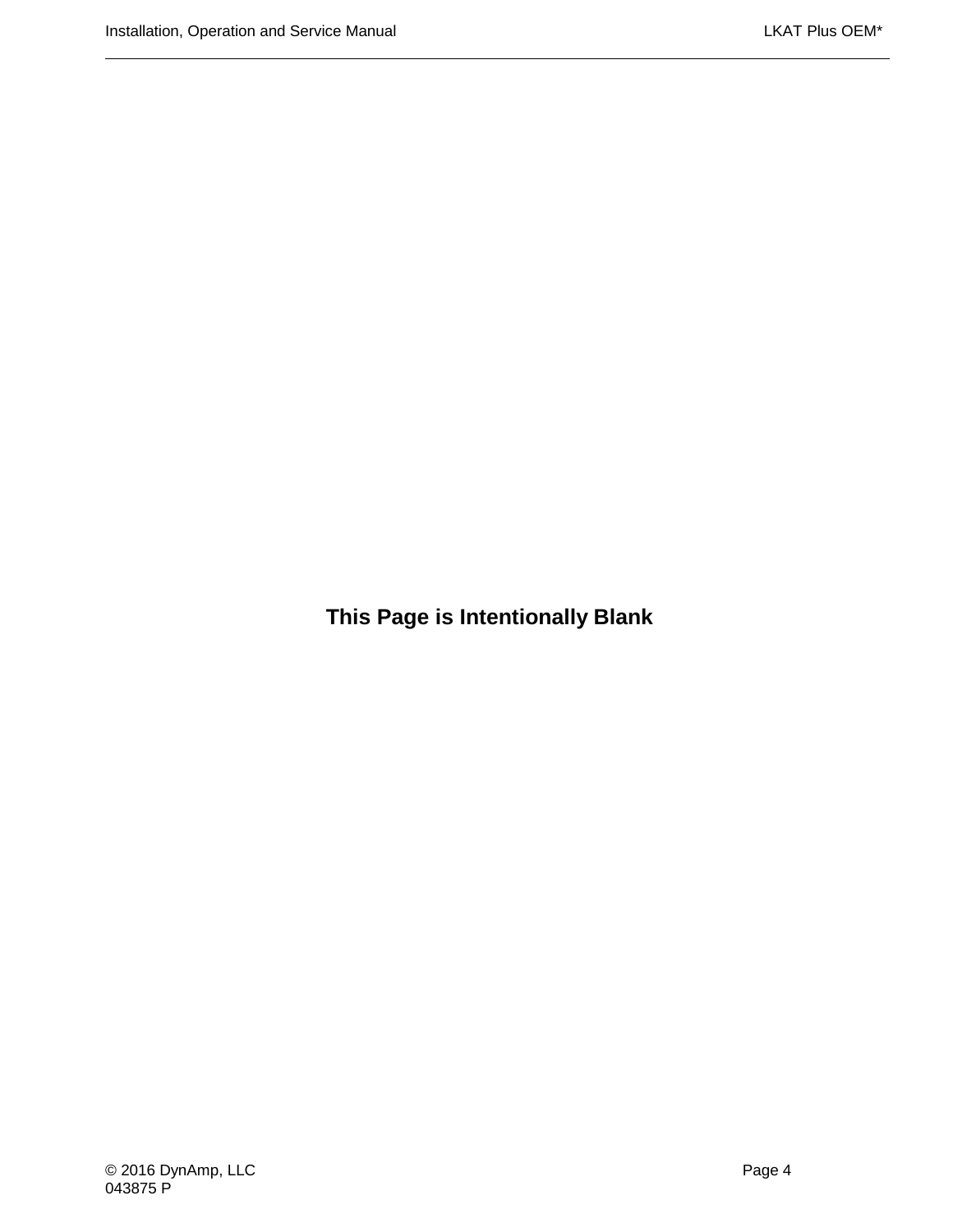# <span id="page-18-0"></span>**3. DESCRIPTION**

#### <span id="page-18-1"></span>**3.1 OVERVIEW**

The DynAmp LKAT Plus OEM system is designed to accurately measure AC or DC current flowing in a bus bar. Each system consists of a measuring head, a metering unit, and multiconductor cables.

#### <span id="page-18-2"></span>**3.2 MEASURING HEAD**

LKAT measuring heads contain an arrangement of Hall effect sensor ICs and signal conditioning electronics. The tubular enclosure is constructed of flame retardant plastic materials. Isolation from the bus is provided by the homogeneous (sealed) construction of the head. In the event that the head enclosure components become cracked, the bonding fails, or the weather-tight seal is broken in any way; a replacement head must be substituted. The measuring head is not designed to be repaired.

LKAT measuring heads are mounted on the bus bar using fiberglass channels and springloaded clamps. All mounting hardware is supplied with each system. The mounting clamps are factory installed on the measuring head. The spring-loaded plungers are adjusted to bus dimensions specified with each order. When properly installed, the mounting hardware maintains the position of the head in the event of temperature fluctuation and / or bus vibration.

An interconnection cable assembly is integral to each half of the measuring head. The standard length is 33 feet (10 meters). Heads with extra-long interconnection cables are also available - consult the factory for details. Standard head cable assemblies are terminated with keyed connectors to ensure correct hookup. The interconnection cables from the head are identified as "A" and "B". Connecting head cable "A" to metering unit "B" will not result in damage to the head or electronics, but may degrade the calibration accuracy of the system.

#### <span id="page-18-3"></span>**3.3 METERING UNIT**

The metering unit is supplied without an enclosure. The Plexiglas PC board cover must be installed during normal operation. The Metering Unit is rated IP10.

The main PC board assembly (and PE PC board assembly, if specified) includes receptacles for external connection to the measuring head, the metering unit outputs, the input power and 3.5mm plug connectors. External power for the metering unit is "universal input" type: 85 to 264Vac @ 47 to 440Hz, or 110 to 264Vdc. Wiring changes are **not required** for any supply voltage in this range. Burden on the supply circuit will not exceed 30VA.

All LKAT Plus OEM metering units include power supply and Main pc board assemblies (one each). These are mounted on a steel chassis. The chassis bracket is mounted on a steel plate. The interconnection cable wiring from A & B half of each head is connected in parallel to feed-through terminal block TB1 using crimped-on ferrules. Individual wires exit TB1 and form a wiring harness terminated in an 8-pin plug. The plug is connected to a receptacle on the main PC Board assembly. The metering unit PC board cover is made of clear Plexiglas. This allows the user to view various LED (or LCD) status indicators. For more information, refer to the "Theory of Operation" section of this manual.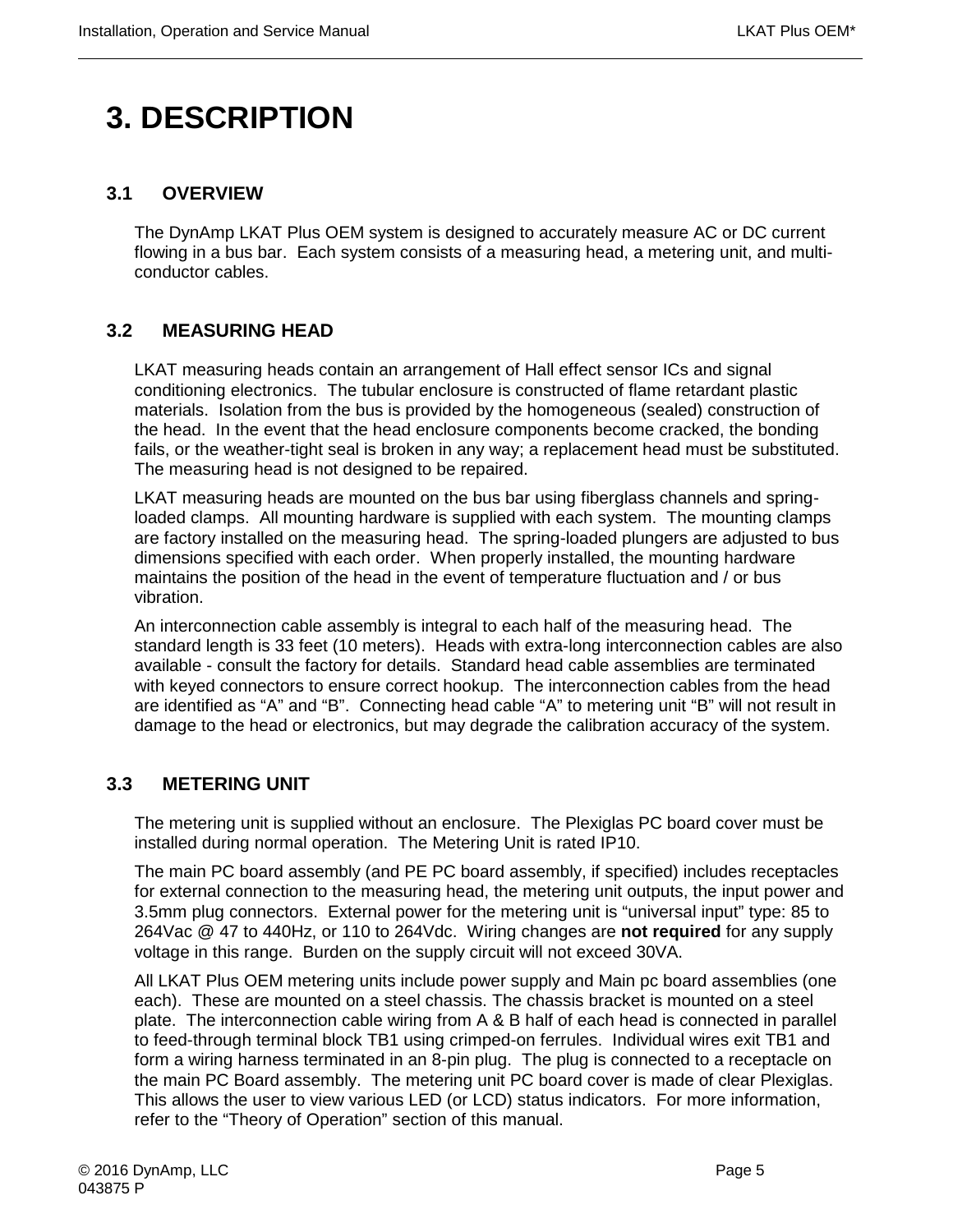There are two optional pc board assemblies that may be added to the LKAT Plus OEM metering unit:

- Protection Extensions ("PE") pc board assembly
- Display pc board assembly (configurable for DC or True RMS readings).

One or both of these pc board assemblies may be added to an LKAT Plus OEM Metering Unit in the field. It is not mandatory that they be factory installed and/or calibrated. The optional pc board assemblies may be calibrated on site, using the LKAT Plus OEM Main Output as the reference measurement.

#### <span id="page-19-0"></span>**3.4 INDICATORS AND OUTPUTS**

The LKAT Plus OEM System metering unit includes several visual indicators. These include:

- Accuracy Diagnostics (operational status) LEDs: green = OK, red = system problem (see "Theory of Operation" section).
- Overcurrent / Reverse Current Trip status LEDs: green = measured current less than setpoint, red = overcurrent / reverse trip. The overcurrent trip setpoint(s) may be configured to monitor forward or reverse current.
- (Optional) Illuminated LCD digital display of measured current.

Available via the metering unit output cable:

Isolated signal output proportional to bus current being measured. This output may be configured specified for various zero and full-scale values.

Normally open and normally closed relay contacts indicate operational status (same as green and red LEDs). For failsafe operation, the relay coil is energized when unit is functioning properly.

Normally open and normally closed relay contacts indicate overcurrent trip status (same as green and red LEDs). For failsafe operation, the relay coil is energized when measured current is less than overcurrent trip setpoint(s).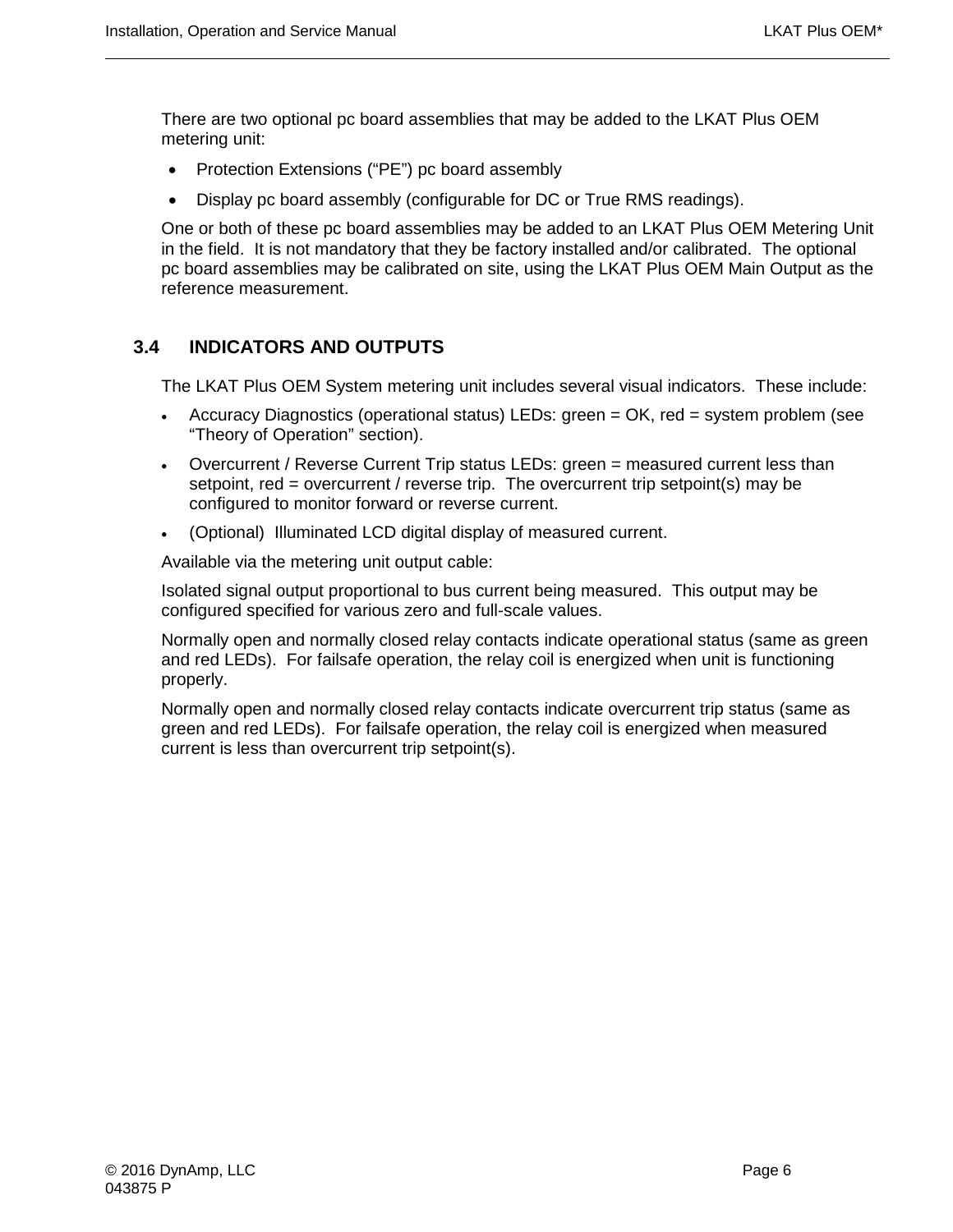The table below lists the features associated with the Main and PE pc board assemblies:

| Main and PE PC Board Assembly Features     |              |             |  |
|--------------------------------------------|--------------|-------------|--|
|                                            | Main PC      | PE PC Board |  |
|                                            | <b>Board</b> | Assembly    |  |
|                                            | Assembly     |             |  |
| <b>Isolated Output</b>                     |              |             |  |
| <b>Operational Status LEDs &amp; Relay</b> |              |             |  |
| Contacts                                   |              |             |  |
| Overcurrent / Reverse Trip Status          |              |             |  |
| <b>LEDs &amp; Relay Contacts</b>           |              |             |  |

**Table 3.1 Main and PE PC Board Assembly Features**

Each isolated output features:

- 500V working galvanic isolation
- Configurable scaling
- Configurable bias

Each Overcurrent / Reverse Current Trip Setpoint includes:

- Selectable Forward / Reverse protection
- Independently adjustable Trip Setpoint (field configurable)
- Status LEDs
- **Status Relay Contacts**

Field calibration of LKAT Plus OEM Systems requires use of a reference current transducer with calibration accuracy of 0.1% full-scale or better. Contact DynAmp, LLC for calibration of the LKAT Plus OEM System. Refer to "Maintenance and Spare Parts" section for more information.

#### <span id="page-20-0"></span>**3.5 INTERCONNECTION CABLES**

The LKAT Plus OEM system **does not include** cable assemblies or wiring for connection to the system output or input power.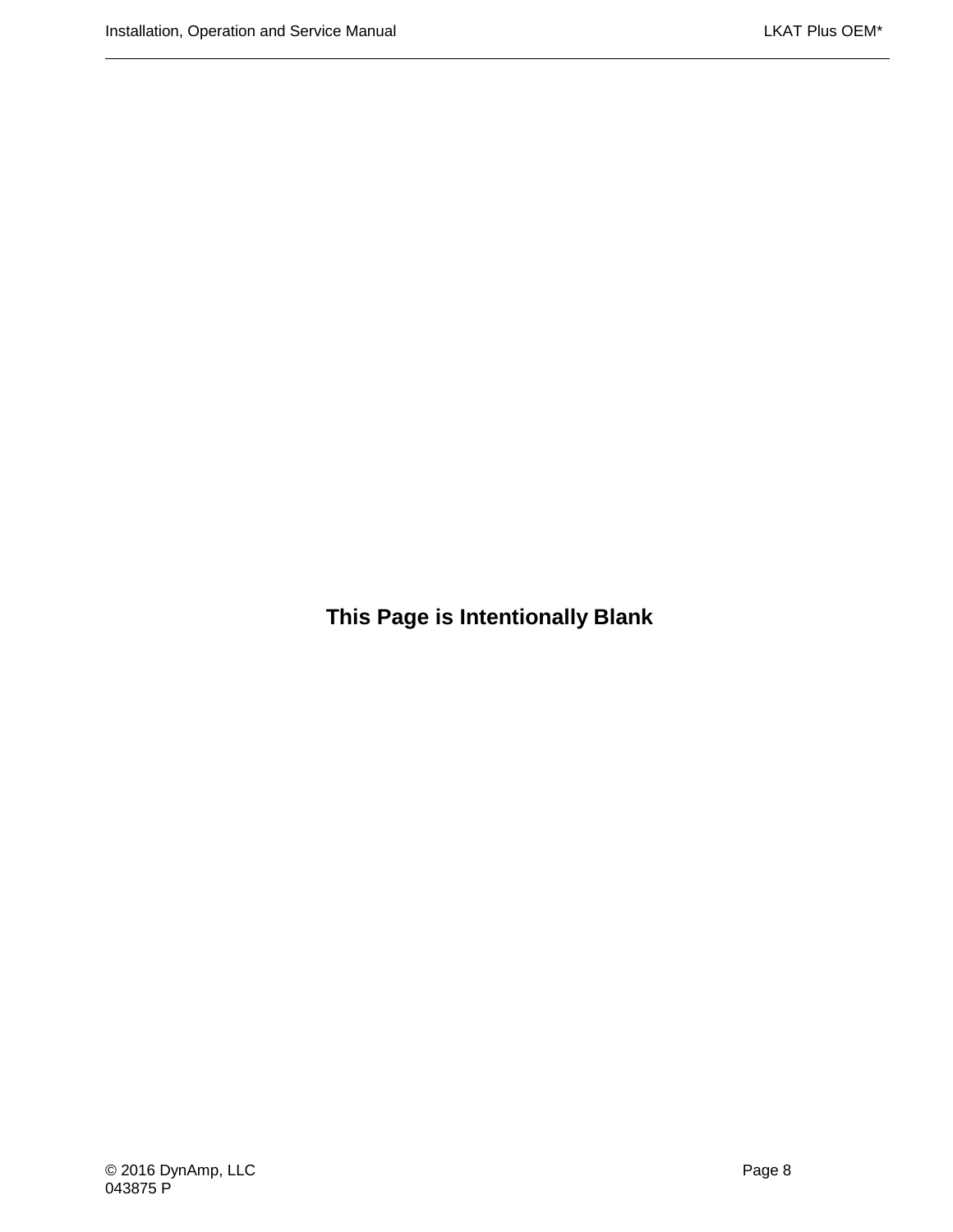# <span id="page-22-0"></span>**4. SPECIFICATIONS**

| Table 4.1                                  |  |
|--------------------------------------------|--|
| <b>LKAT Plus OEM System Specifications</b> |  |

| <b>ANALOG SIGNAL OUTPUT - MAIN &amp; PROTECTION EXTENSIONS</b>                 |                                                             |  |  |
|--------------------------------------------------------------------------------|-------------------------------------------------------------|--|--|
| Full-Scale Measuring Range (Main Output)                                       | ±5kA to ±100kA                                              |  |  |
| Contact factory for Full-scale measuring                                       |                                                             |  |  |
| range $>100kA$                                                                 |                                                             |  |  |
| Full-Scale Protection Range (PE Output)                                        | ±5kA to ±100kA                                              |  |  |
| <b>Signal Output Calibration Accuracy</b>                                      | ±0.75% full-scale                                           |  |  |
| Signal Output Type (configurable)                                              | ±20mA, ±1 Volt, or ±10V Full-Scale                          |  |  |
| Maximum Burden of Current Loop Output                                          | 10 volts                                                    |  |  |
| Minimum Load Resistance                                                        | $25\Omega$                                                  |  |  |
| <b>Linearity Error</b>                                                         | $±0.1\%$ of full-scale                                      |  |  |
| <b>Repeatability Error Limits</b>                                              | ±0.1% of full-scale                                         |  |  |
| Temperature Sensitivity (Note 2.)                                              | ±0.02%/°C                                                   |  |  |
| Response Time $(t_d)$                                                          | $≤ 50 \mu s$                                                |  |  |
| di/dt Accurately Followed                                                      | $500$ A/ $\mu$ s                                            |  |  |
| <b>Frequency Response</b>                                                      | (refer to Figure 4.1)                                       |  |  |
| <b>Line Voltage Sensitivity</b>                                                | ±0.001%/V                                                   |  |  |
| <b>STATUS INDICATORS - MAIN PC BOARD ASSEMBLY</b>                              |                                                             |  |  |
| <b>Accuracy Diagnostics Status Relay</b>                                       | Indicates proper operation or operational                   |  |  |
| (Normally Open & Normally Closed Contacts)                                     | problem                                                     |  |  |
| <b>Accuracy Diagnostics Status LEDs</b>                                        | Green LED indicates proper operation                        |  |  |
|                                                                                | Red LED indicates operational problem                       |  |  |
| Overcurrent / Reverse Current Trip Setpoint -<br>Qty. (1) - Field configurable | Continuously variable from 5% to 100% of<br>full-scale.     |  |  |
| Overcurrent / Reverse Current Status Relay                                     | Relay coil de-energizes when measured                       |  |  |
| (Form C contacts Normally Open & Normally<br>Closed)                           | current exceeds Trip Setpoint                               |  |  |
| <b>Relay Contact</b>                                                           | 7 Amps - 120/250 Vac                                        |  |  |
| Rating                                                                         | 7 Amps - 30 Vdc                                             |  |  |
|                                                                                | Green LED indicates operation OK - No Trip                  |  |  |
| Overcurrent / Reverse Current Status LEDs                                      | Red LED indicates measured current<br>exceeds Trip Setpoint |  |  |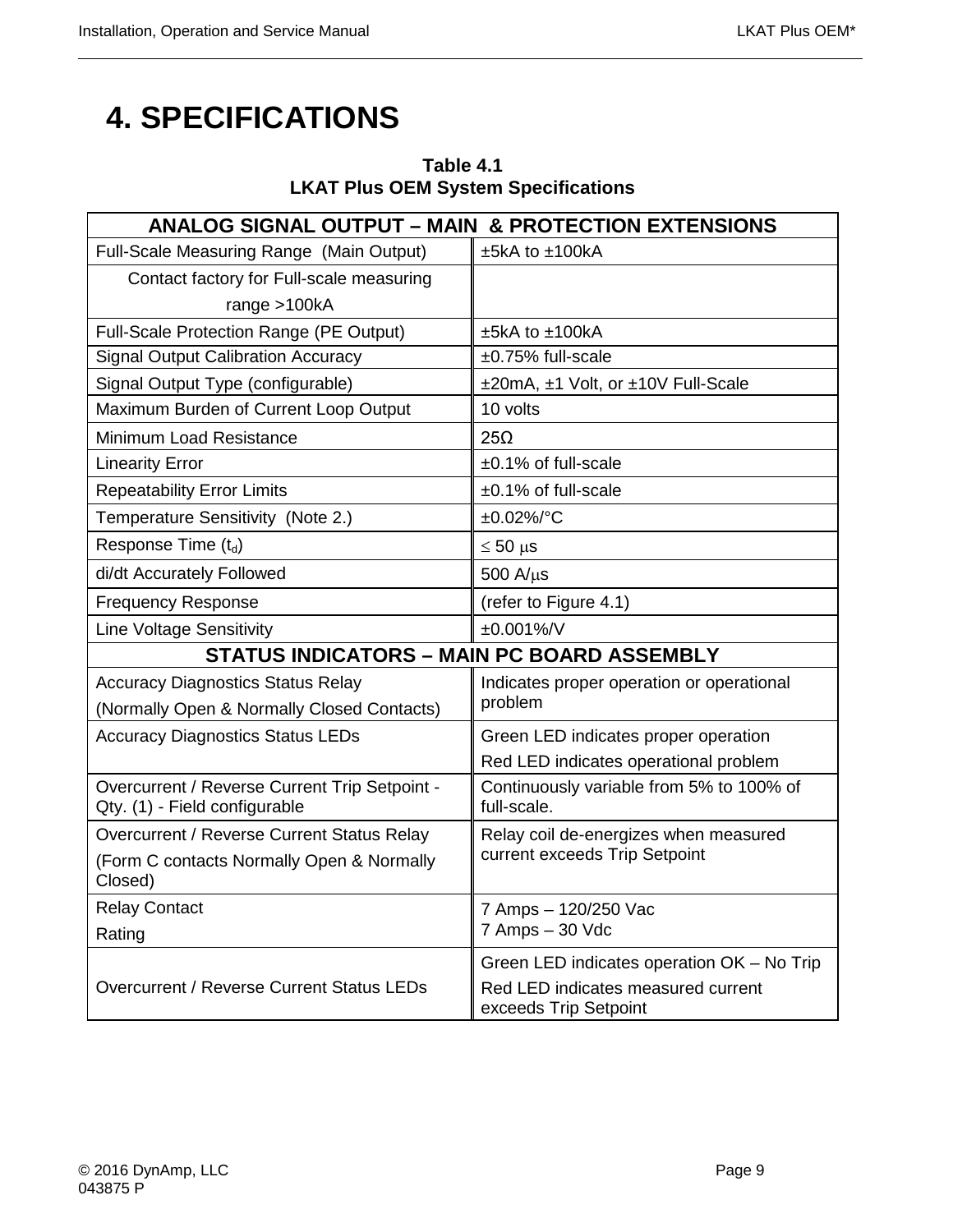| Table 4.1                                             |
|-------------------------------------------------------|
| <b>LKAT Plus OEM System Specifications, Continued</b> |

| <b>STATUS INDICATORS</b>                                                       |                                                                        |  |  |  |
|--------------------------------------------------------------------------------|------------------------------------------------------------------------|--|--|--|
| PROTECTION EXTENSIONS PC BOARD ASSEMBLY (Optional)                             |                                                                        |  |  |  |
| Overcurrent / Reverse Current Trip Setpoint -<br>Qty. (2) - Field configurable | Independent, Continuously variable from 5%<br>to 100% of full-scale.   |  |  |  |
| Overcurrent / Reverse Current Status Relay                                     | Relay coil de-energizes when measured<br>current exceeds Trip Setpoint |  |  |  |
| (Form C contacts Normally Open & Normally<br>Closed)                           |                                                                        |  |  |  |
| <b>Relay Contact</b>                                                           | 7 Amps - 120/250 Vac                                                   |  |  |  |
| Rating                                                                         | 7 Amps - 30 Vdc                                                        |  |  |  |
| <b>STATUS INDICATORS – RMS DISPLAY PC BOARD (Optional)</b>                     |                                                                        |  |  |  |
| Digital Display of Bus Current in kA units                                     | 3 1/2 Digit Green LCD ±2% Full-scale                                   |  |  |  |
| Displayed Value (configurable)                                                 | DC average or True RMS                                                 |  |  |  |
| <b>METERING UNIT GENERAL SPECIFICATIONS</b>                                    |                                                                        |  |  |  |
| Input Power                                                                    | 85 to 264 Vac @ 47 to 440 Hz,                                          |  |  |  |
|                                                                                | or 110 to 264Vdc.                                                      |  |  |  |
| 30 VA<br>Burden on ac Line (max)                                               |                                                                        |  |  |  |
| Isolation: Signal Output to Metering Unit Input<br>Circuit                     | 3kVac for 1 minute                                                     |  |  |  |
| Isolation: Bus to Metering Unit Input Circuit<br>6kVac for 1 minute            |                                                                        |  |  |  |
| Isolation: Mains Supply to Metering Unit Input<br>Circuit                      | 1kVac for 1 minute                                                     |  |  |  |
| Isolation: Mains Supply to chassis                                             | 2kVac for 1 minute                                                     |  |  |  |
| Isolation: Output to chassis                                                   | 2kVac for 1 minute                                                     |  |  |  |
| <b>ENVIRONMENTAL</b>                                                           |                                                                        |  |  |  |
| Ambient Temperature Range of Metering Unit                                     | $-10^{\circ}$ C to 60 $^{\circ}$ C                                     |  |  |  |
| Location (Operational)                                                         | $(14^{\circ}F$ to $149^{\circ}F)$                                      |  |  |  |
| Ambient Temperature Range of Measuring                                         | $-20^{\circ}$ C to 80 $^{\circ}$ C                                     |  |  |  |
| Head (Operational)                                                             | (-4°F to 176°F)                                                        |  |  |  |
| Ambient Temperature Range of System                                            | -40 to $70^{\circ}$ C                                                  |  |  |  |
| (Storage)                                                                      | (-40 to 158°F)                                                         |  |  |  |
| Humidity (head and metering unit)                                              | 85%, non condensing                                                    |  |  |  |
| <b>Installation Category</b>                                                   | $\mathbf{III}$                                                         |  |  |  |
| Environmental rating: Head only                                                | <b>IP65</b>                                                            |  |  |  |
| Pollution Degree: Head only                                                    | 2                                                                      |  |  |  |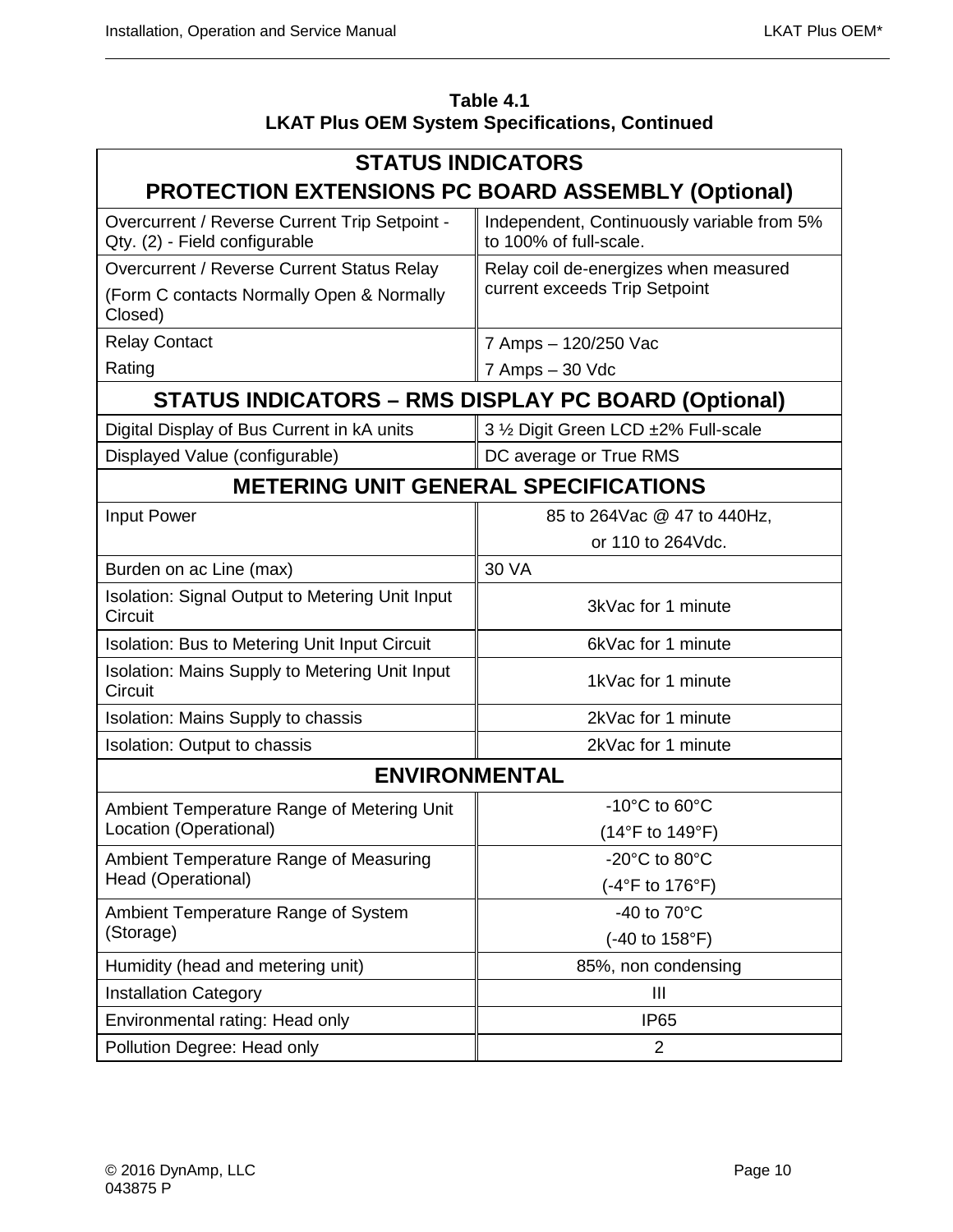#### **Table 4.1 LKAT Plus OEM System Specifications, Continued**

| <b>PHYSICAL</b>                   |                         |  |  |  |
|-----------------------------------|-------------------------|--|--|--|
| Measuring Head Weight             | 2 to 8 lbs. (1 to 4 kg) |  |  |  |
| <b>Metering Unit Weight</b>       | 8 lbs. (4kg)            |  |  |  |
| Head Interconnection Cables (2) - | 33 ft. (10 m)           |  |  |  |
| Standard Length (Note 1.)         |                         |  |  |  |
| Signal Output Cable (0)           | Not Included            |  |  |  |
| Power Input Cable (0)             | Not Included            |  |  |  |

#### **Note**

1.) For head interconnection cable lengths exceeding 20m the temperature sensitivity increases ±0.02% / ºC per 10m additional cable length.

#### **Normalized LKAT Bandwidth**



<span id="page-24-0"></span>

| F.S. Bus Current (kA)  | 5 to 50 | 60    |       | 80    | 90    | 100   |
|------------------------|---------|-------|-------|-------|-------|-------|
| Corner Frequency (kHz) | 2.248   | 1.873 | 1.606 | 1.405 | 1.249 | 1.124 |

**Figure 4.1 LKAT Plus OEM Frequency Response**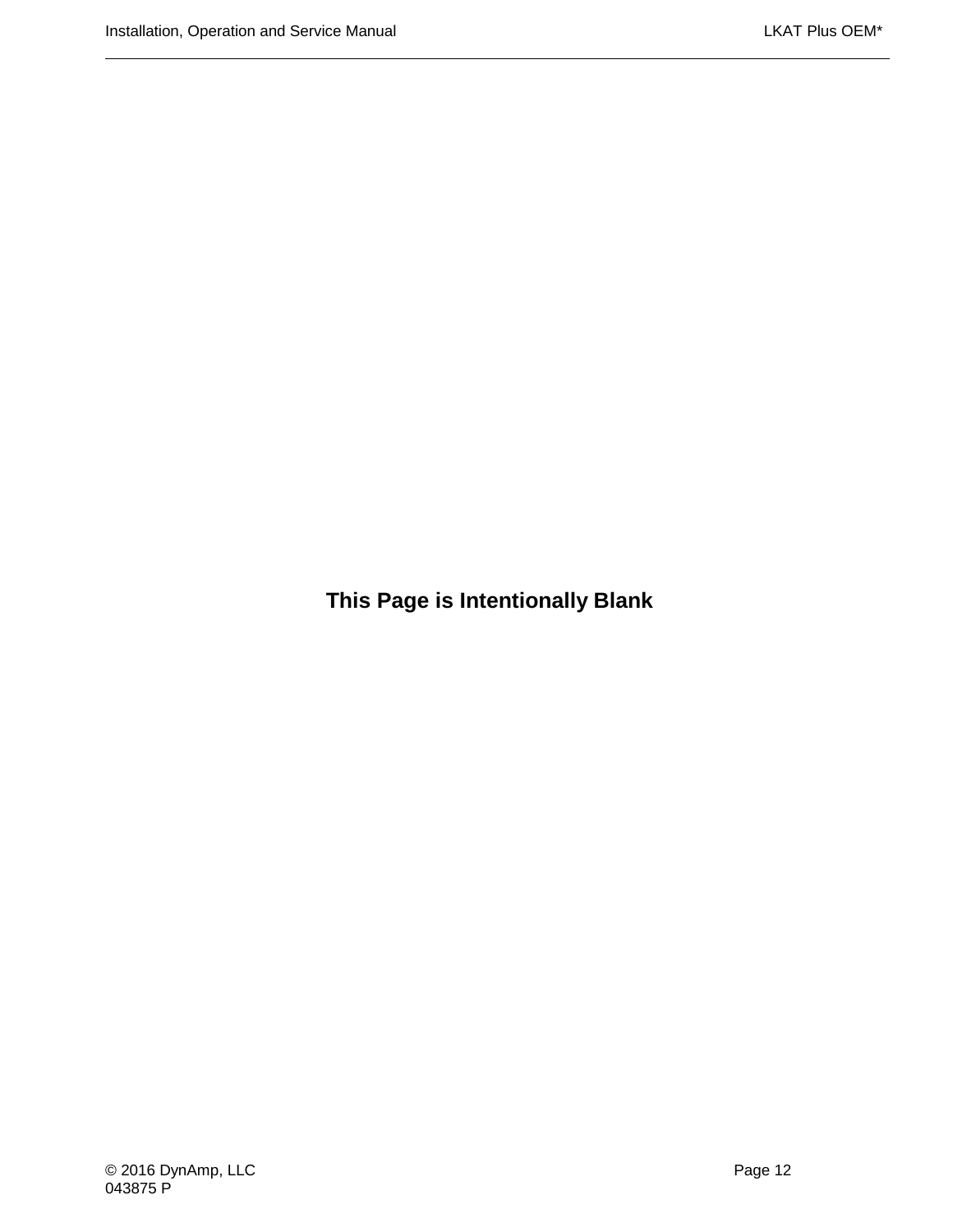# <span id="page-26-0"></span>**5. INSTALLATION**

#### <span id="page-26-1"></span>**5.1 HANDLING PRECAUTIONS**

LKAT Plus OEM systems should be handled with the same care as any precision measuring instrument. Severe jolts or bumps to the head or metering unit may cause movement of internal parts, and possibly a malfunction. **Personnel involved in the installation should be familiar with the technical terms, warnings, and instructions in this manual, and all plant safety rules, and be able to follow these.**

The complete system should be inspected for shipping damage at the earliest opportunity. Visible damage must be reported to the carrier immediately. Concealed damage (not evident until the system is operated) must be reported to DynAmp, LLC immediately.

#### <span id="page-26-2"></span>**5.2 INSTALLATION CONSIDERATIONS**

Read the following before mounting the head:

- 1. The measuring head is designed to be installed on high voltage bus bars. All interconnection cables must be safely routed away from bus bars and high voltages. Do not allow any interconnection cable to contact bus bars or high voltages. Ignoring the installation precautions and warnings can result in severe personal injury or equipment damage.
- 2. Always follow all local and plant safety procedures when the unit is to be installed on a live bus.
- 3. Choose a mounting location for the head where the ambient air temperature does not exceed 80°C. The LKAT Plus OEM head may be located indoors or outdoors, but should be kept away from extreme heat and solvents. Head installations in direct sunlight are not recommended, as excessive temperature rise could result in measurement error or damage to the head enclosure. Mount head with corner boxes beneath bus when installed on a running (horizontal) bus, or on either side if it is a rising (vertical) bus. Avoid mounting boxes above vertical bus. If the head is to be installed in an especially harsh environment, please contact the factory to discuss special requirements.
- 4. The head is rated IP65. No part of the head should be submerged under water. **RTV sealant must be used** to seal the measuring head together during installation. If RTV is not used, the IP65 rating does not apply to the measuring head. The metering unit is rated IP10. The user is responsible for providing proper mounting and environmental protection for the metering unit.
- 5. For best performance, the head should be mounted in an area free of other bus bars. This is not an essential requirement if a satisfactory magnetic centering can be achieved.
- 6. The head must be installed with proper polarity. An arrow indicates the direction that conventional bus current must flow through the aperture  $(+)$  to  $(-)$ . No damage will occur if the head is reversed, but the system output will indicate current flow in the reverse direction.
- 7. Measuring heads are shipped in matched halves. Make sure that the same serial number is present on the both halves of the measuring head and the metering unit. The two head halves should mate squarely and evenly without forcing or twisting.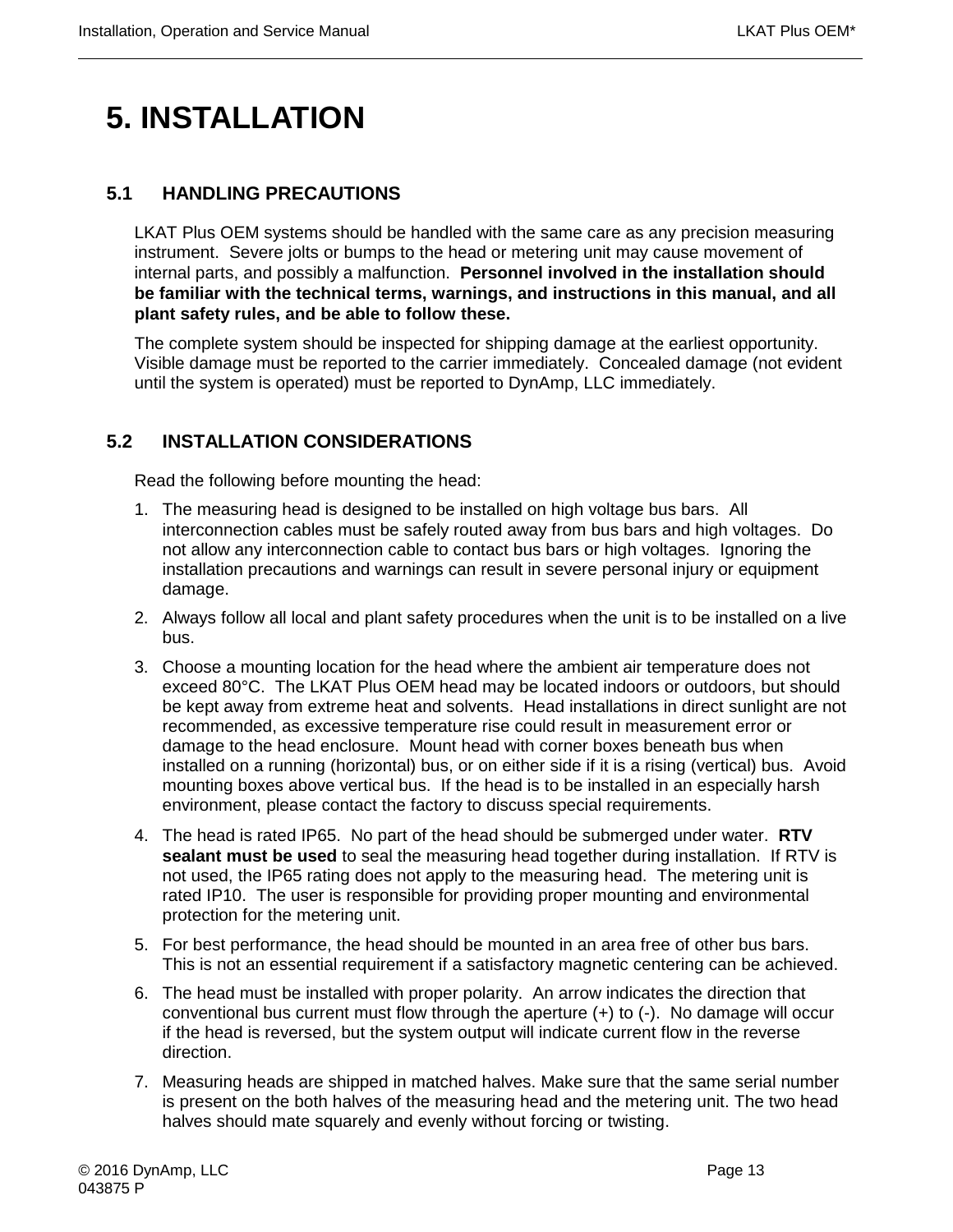- 8. The measurement head is not grounded; however, the head cables should be disconnected from the metering unit prior to installation or maintenance to minimize the possibility of electrical shock. When properly connected, the power input cable will ground the LKAT Plus OEM Metering Unit U-chassis. Refer to drawings at the end of this manual and connection detail on the side of the LKAT Plus OEM Metering Unit.
- 9. When installing the sensor head, do not remove the seals from the exposed end of the sensor head tube. Doing so may allow water or contaminants to enter the head, and void IP rating and warranty.
- 10. Measuring heads are shipped with mounting hardware installed. For permanent installation, the head halves must be semi-permanently bonded around the bus bar using Silicone RTV sealant (adhesive). After the bond cures, the spring-loaded mounting screws (plungers) may require adjustment for appropriate position and spring force on the bus.

Whenever possible, the head should be installed on the longest straight run of the bus that is available in an area free of other bus structures. The status LEDs and relay contacts confirm proper operation in a given head location.

#### <span id="page-27-0"></span>**5.3 OFF-BUS FUNCTIONAL CHECK (Optional)**

After unpacking the LKAT Plus OEM system (but prior to installation) the following functional check of the system is recommended:

- 1. Locate a convenient temporary power source for the LKAT Plus OEM system. This may or may not be in the location where the system will be installed. The power source must be in the range 85 to 264Vac @ 47 to 440Hz, or 110 to 264Vdc. The system draws a maximum of 30 volt-amperes.
- 2. Refer to the drawing "Wiring Diagram, LKAT Plus OEM System" included at the end of this manual. Attach a suitable connector to the unterminated end of the input power cable assembly for connection to the power source to be used for this check.
- 3. Connect the measuring head cables A & B to the metering unit.
- 4. Connect the power input cable assembly to the metering unit and energize the unit.
- 5. Observe the LEDs on the Main pc board assembly. If the LEDs light green, the system is functioning properly. If LED D6 (Accuracy Diagnostics "AD") lights red, skip to "Troubleshooting an Accuracy Diagnostics Fault Indication" in the "Theory of Operation" section of this manual. If LED D5 (Trip 1) lights red, make measurements and complete the form "LKAT Plus OEM Diagnostic Measurements Form 1 – Zero Primary Current" and contact the factory.

Refer to "LKAT Plus OEM Diagnostic Measurements Form – Zero Primary Current". Allow the system one hour to stabilize prior to making measurements. Make measurements and record data shown on the form. File the completed test form for future reference. It is OK to make these measurements away from location where the LKAT Plus OEM system will be installed, but this should be noted on the form.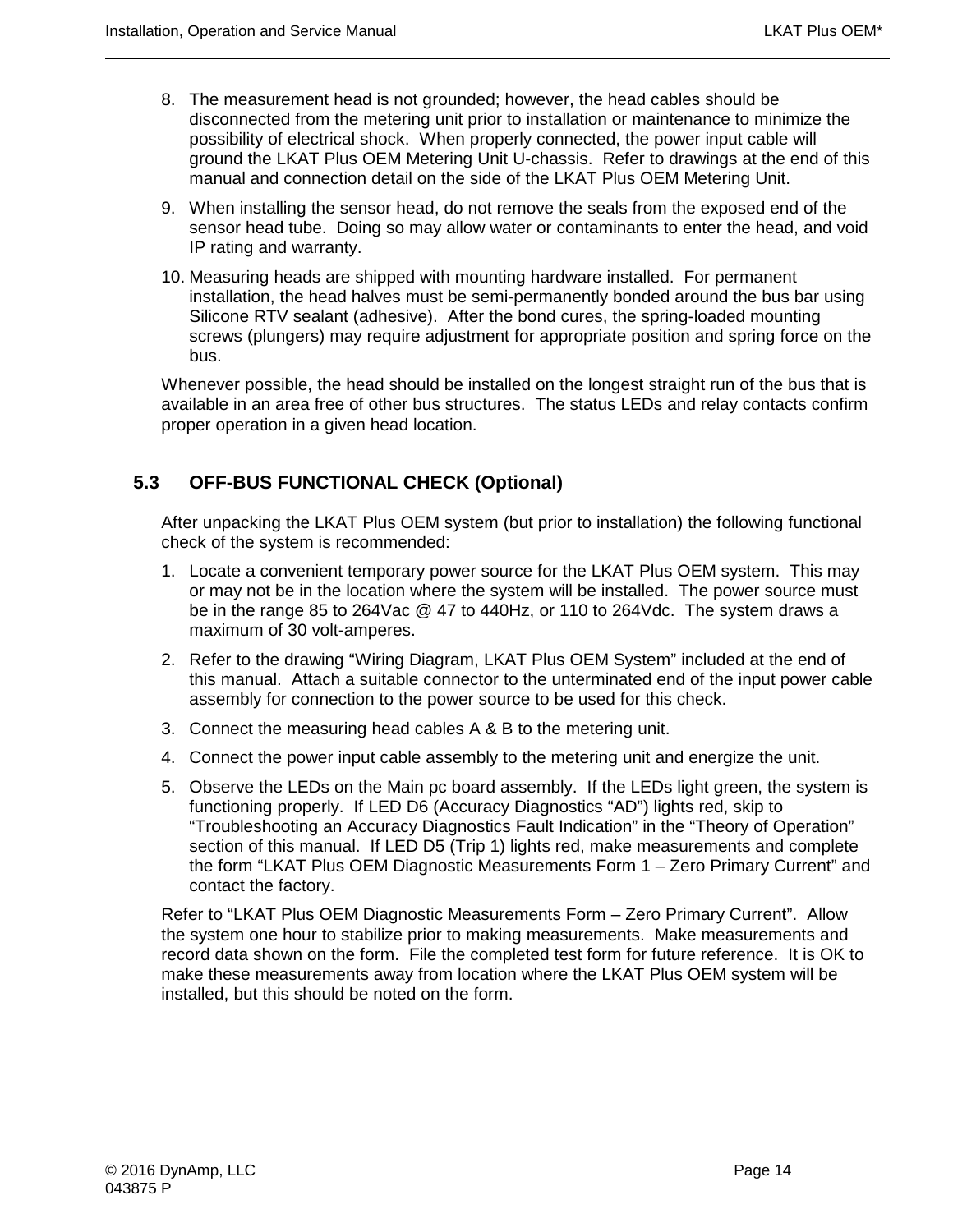#### <span id="page-28-0"></span>**5.4 HEAD INSTALLATION**

The head halves are semi-permanently bonded together around the bus. The measuring head is comprised of two "L" shaped halves. Each half is identified with a serial number followed by an "A" or "B". One interconnection cable exits from each corner box on each half.

When the sensor head is installed on a running ("horizontal") bus, the corner boxes should be located beneath the bus. This reduces chances of ingress by pollutants and minimizes heating of the head electronics by the bus.

For rising ("vertical") busses, the corner boxes may be located on either side of the bus, depending on mechanical and thermal considerations. Avoid mounting head with corner boxes above bus. The head should be mounted so conventional (+) to (-) current flows in the direction of the arrow on the sensor head.

The following tools and materials are required for installation:

Materials marked with an asterisk ( \* ) are included with each LKAT Plus OEM System order.

| 34" (864mm) Releasable Cable Ties *                                |
|--------------------------------------------------------------------|
| Silicone RTV adhesive / sealant *                                  |
| $1/8$ " (3mm) hex wrench $*$                                       |
| Drill, drill bits, mounting hardware, screwdrivers, wrenches, etc. |
| Cablepuller, cable ties, ladder, etc.                              |

The following is the recommended sequence for installing the measuring head:

- 1. Determine the position where the measuring head will be installed Bus bar(s) should be free from grease and dust for the best adhesion of the LKAT fiberglass mounting channels to bus bar(s).
- 2. Connect the head cable assemblies to the metering unit.
- 3. Remove the backing from the adhesive foam strips on the fiberglass mounting channels. Position the mounting channels to the bus in the desired location.
- 4. Squeeze a ¼" (6.5mm) continuous bead of silicone RTV adhesive around the elbow and tube seam indicated by the yellow "HEAD SPLITS HERE" marker. Keep the Silicone RTV on the outside of the elbow cavity. There must be sufficient Silicone RTV adhesive to seal any gap between the sensor head halves.
- 5. Position the two "L" shaped head halves around the bus and the fiberglass channels. Mate the two halves, pressing them together until the tubes are firmly seated in the elbows.
- 6. Install the releasable cable ties to hold the head halves together while the Silicone RTV cures. The cable ties may be removed after 24 hours.
- 7. Route the interconnection cables away from the bus and other high voltages.
- 8. Connect the power cable assembly to appropriate power source and LKAT Plus metering unit.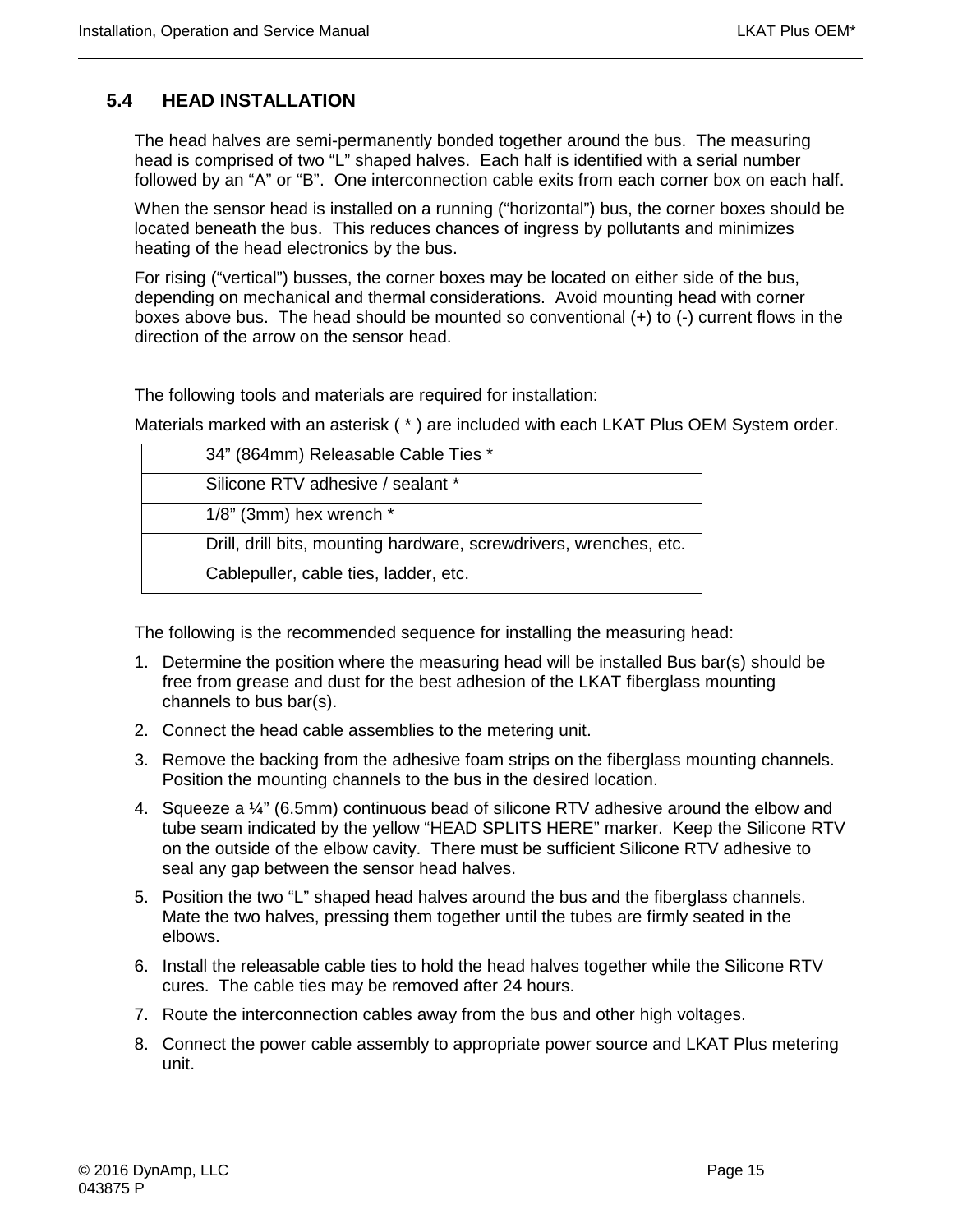9. The Silicone RTV takes approximately 24 hours to cure. After Silicone RTV has cured, the plunger tension may be adjusted, if needed. Use the 1/8" hex wrench supplied with the system for this purpose.

#### <span id="page-29-0"></span>**5.5 SYSTEM CHECKOUT**

Recheck all wiring connections against the drawings to ensure proper installation. After input power is applied to the system, confirm that the green status LED is illuminated.

With the bus energized, the metering unit digital display should indicate the primary current (in kA units) within  $\pm 2\%$ . The current loop should produce an output signal of  $\pm 20$ mA (±0.75%) at full-scale bus current, with allowance for any bias offset.

Photocopy the appropriate LKAT Plus OEM Diagnostic Measurements Form(s). Form 1 is titled "Zero Primary Current" is for diagnostic measurements at zero bus current (with the sensor head on or off the bus). Form 2 is titled "Energized Primary Bus" is for diagnostic measurements with the sensor head installed on the bus with the bus energized. Follow the directions to measure and record necessary information.

#### **NOTE:**

- These forms are intended to help keep accurate records of LKAT Plus OEM functional tests.
- This information may prove valuable in the event of a malfunction.
- These measurements do not constitute system calibration.
- Space is provided for the recording of three sets of readings.
- Voltages may vary slightly with temperature extremes.
- System performance will typically remain within nominal specifications when measured levels fall within the acceptable limits shown on the forms.
- Levels must be measured and recorded under test conditions shown on the forms.
- The metering unit PCB cover must be removed during system checkout, as all measurements are made inside metering unit on Main pc board terminal blocks. The cover should remain firmly closed during normal operation.
- **Always** complete these forms **before** contacting the factory.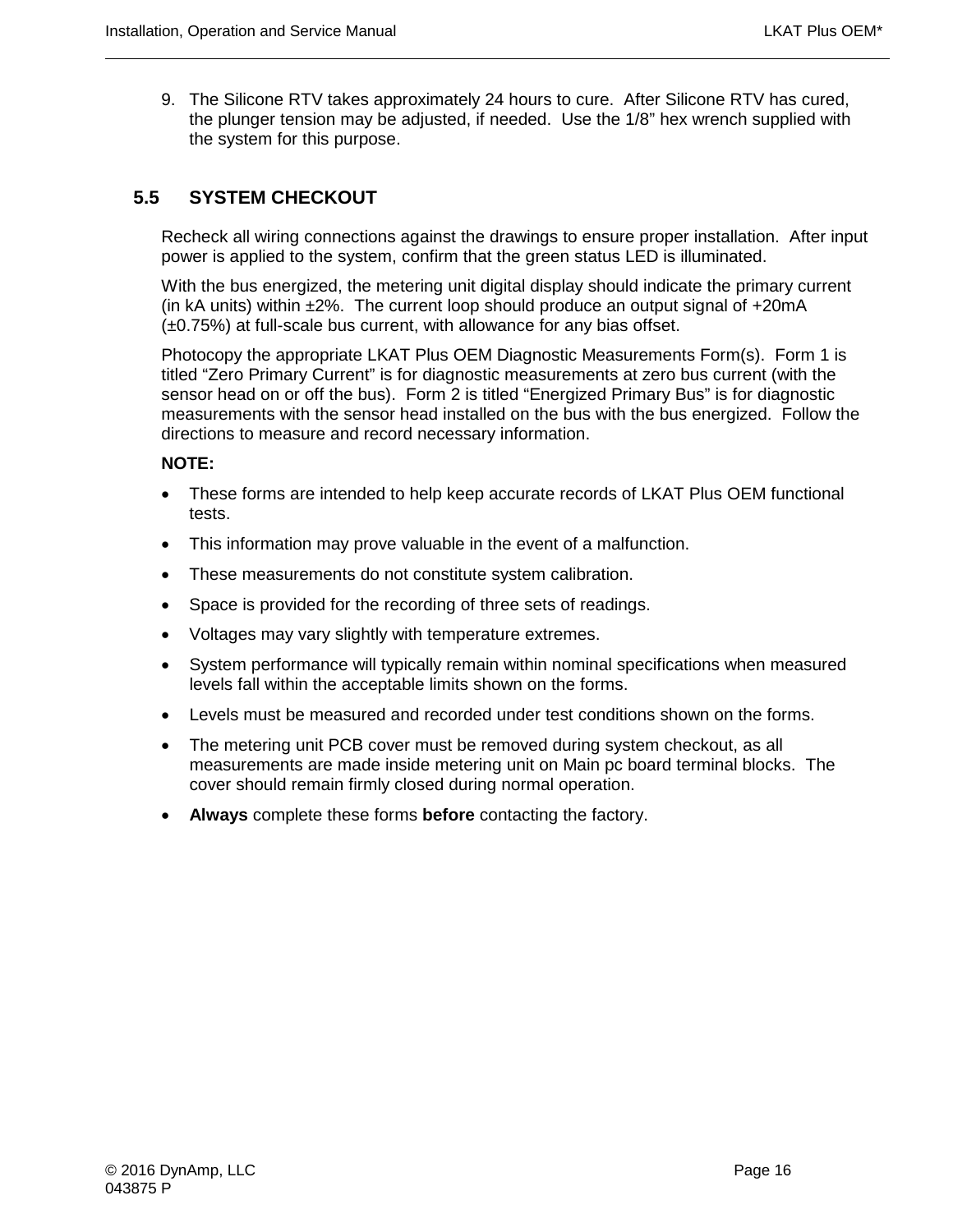#### **Form 1**

### <span id="page-30-0"></span>**LKAT Plus OEM Diagnostic Measurements Form 1 – Zero Primary Current**

Instructions:

1.) Assure that the metering unit is energized and both head halves are connected.

2.) Assure that head is off bus, or that bus is de-energized.

3.) Measure and record the information below (make additional copies of this form as needed).

#### **TEST CONDITIONS:**

#### **ZERO PRIMARY CURRENT (Head may or may not be installed on bus);**

#### **LKAT Plus OEM SYSTEM must be ENERGIZED for AT LEAST ONE HOUR.**

| <b>MEASURE</b>                                              | $(+)$ DMM<br>at | $(-)$ DMM<br>at | <b>ACCEPTABLE</b><br><b>RANGE</b> | <b>DATE</b> | <b>DATE</b> | <b>DATE</b> |
|-------------------------------------------------------------|-----------------|-----------------|-----------------------------------|-------------|-------------|-------------|
| $+5V$<br>supply                                             | $P4-1$          | P4-2            | $+5V$<br>$(\pm 0.5V)$             |             |             |             |
| $+15V$<br>supply                                            | P4-3            | P4-4            | $+15V$<br>$(\pm 0.5V)$            |             |             |             |
| $-15V$<br>supply                                            | P4-6            | P4-5            | $-15V$<br>$(\pm 0.5V)$            |             |             |             |
| Input<br>A <sub>1</sub>                                     | $P1-1$          | $P1-2$          | 0V<br>$(\pm 5mV)$                 |             |             |             |
| Input<br>A2                                                 | $P1-3$          | $P1-2$          | 0V<br>$(\pm 5mV)$                 |             |             |             |
| Input<br><b>B1</b>                                          | $P2-1$          | $P2-2$          | 0V<br>$(\pm 5mV)$                 |             |             |             |
| Input<br><b>B2</b>                                          | P2-3            | $P2-2$          | 0V<br>$(\pm 5mV)$                 |             |             |             |
| Output<br>Current<br>Loop<br>Burden at<br><b>Full-Scale</b> | P3-1            | P3-2            | 10.2V<br>max                      |             |             |             |

Serial Numbers :

Metering Unit

Measuring Head

A Half :

 $B$  Half :

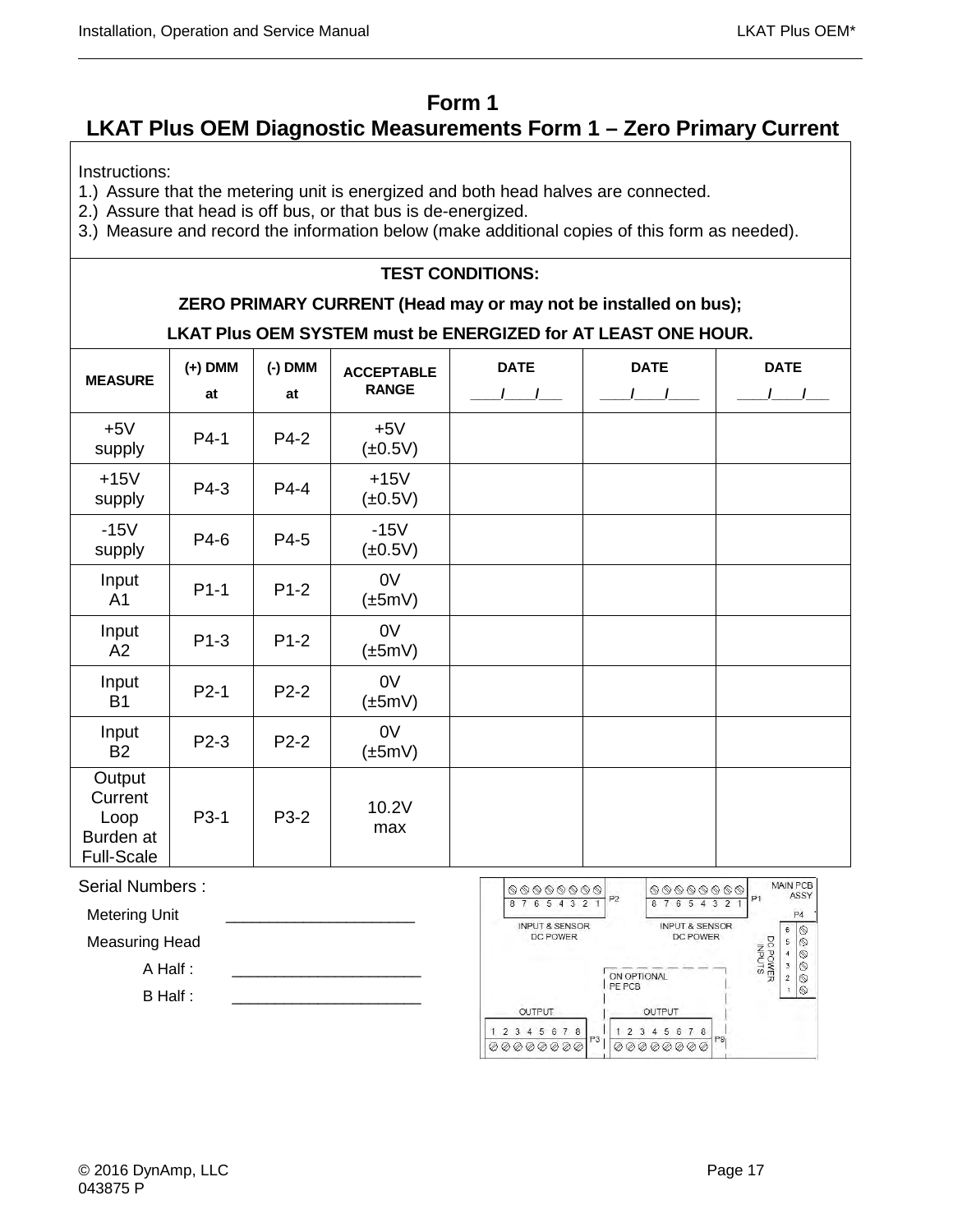#### **Form 2**

#### <span id="page-31-0"></span>**LKAT Plus OEM Diagnostic Measurements Form 2 - Energized Primary Bus**

Instructions:

- 1.) Assure that the metering unit is energized and both head halves are connected.
- 2.) Assure that head is on bus and that bus is energized.
- 3.) Measure and record the information below (make additional copies of this form as needed).
- 4.) Record Serial Number and Current Loop Burden Resistance (Ohms)

#### **TEST CONDITIONS: ENERGIZED PRIMARY BUS ; LKAT Plus OEM SYSTEM must be ENERGIZED for AT LEAST ONE HOUR. MEASURE (+) DMM at (-) DMM at ACCEPTABLE RANGE DATE**  $\sqrt{2}$ **DATE**  $\overline{\phantom{a}}$ **DATE**  $\sqrt{2}$  $+5V$ +5V | P4-1 | P4-2 | +5V<br>supply | P4-1 | P4-2 | <u>(+0.5</u>)  $(\pm 0.5V)$ +15V  $+15V$  P4-3 P4-4  $+15V$ <br>supply P4-3 P4-4  $+15V$  $(\pm 0.5V)$ -15V supply  $\vert$  P4-6  $\vert$  P4-5 -15V  $(\pm 0.5V)$ Input A1 P1-1 P1-2 Within ±25mV of Inputs A2 Input A2 P1-3 P1-2 Within ±25mV of Inputs A1 Input B1 P2-1 P2-2 Within ±25mV of Inputs B2 Input B2 P2-3 P2-2 Within ±25mV of Inputs B1 **Output Current** Loop Burden at Full-Scale  $P3-1$   $P3-2$  10.2V max

#### Serial Numbers :

Metering Unit

Measuring Head

A Half :

B Half :

Current Loop Burden Resistance

(Ohms)\_\_\_\_\_\_\_\_\_\_\_

| $\begin{picture}(160,170) \put(0,0){\line(1,0){100}} \put(10,0){\line(1,0){100}} \put(10,0){\line(1,0){100}} \put(10,0){\line(1,0){100}} \put(10,0){\line(1,0){100}} \put(10,0){\line(1,0){100}} \put(10,0){\line(1,0){100}} \put(10,0){\line(1,0){100}} \put(10,0){\line(1,0){100}} \put(10,0){\line(1,0){100}} \put(10,0){\line(1,0){100$<br>R | $\begin{picture}(160,170) \put(0,0){\line(1,0){100}} \put(10,0){\line(1,0){100}} \put(10,0){\line(1,0){100}} \put(10,0){\line(1,0){100}} \put(10,0){\line(1,0){100}} \put(10,0){\line(1,0){100}} \put(10,0){\line(1,0){100}} \put(10,0){\line(1,0){100}} \put(10,0){\line(1,0){100}} \put(10,0){\line(1,0){100}} \put(10,0){\line(1,0){100$<br>P <sub>2</sub> | <b>MAIN PCB</b><br>ASSY<br>P <sub>1</sub><br>P <sub>4</sub>                            |
|--------------------------------------------------------------------------------------------------------------------------------------------------------------------------------------------------------------------------------------------------------------------------------------------------------------------------------------------------|---------------------------------------------------------------------------------------------------------------------------------------------------------------------------------------------------------------------------------------------------------------------------------------------------------------------------------------------------------------|----------------------------------------------------------------------------------------|
| <b>INPUT &amp; SENSOR</b><br><b>DC POWER</b>                                                                                                                                                                                                                                                                                                     | <b>INPUT &amp; SENSOR</b><br>DC POWER<br>ON OPTIONAL<br>PE PCB                                                                                                                                                                                                                                                                                                | ⊗<br>6<br>DC POWER<br>INPUTS<br>◎<br>5<br>⇘<br>4<br>3<br>⊗<br>O<br>$\overline{2}$<br>⊚ |
| <b>OUTPUT</b>                                                                                                                                                                                                                                                                                                                                    | OUTPUT                                                                                                                                                                                                                                                                                                                                                        |                                                                                        |
| 8<br>$-7$<br>6<br>5<br>P3<br>$\oslash \oslash$                                                                                                                                                                                                                                                                                                   | 8<br>5<br>6<br>з<br>P <sub>9</sub><br>$\oslash$                                                                                                                                                                                                                                                                                                               |                                                                                        |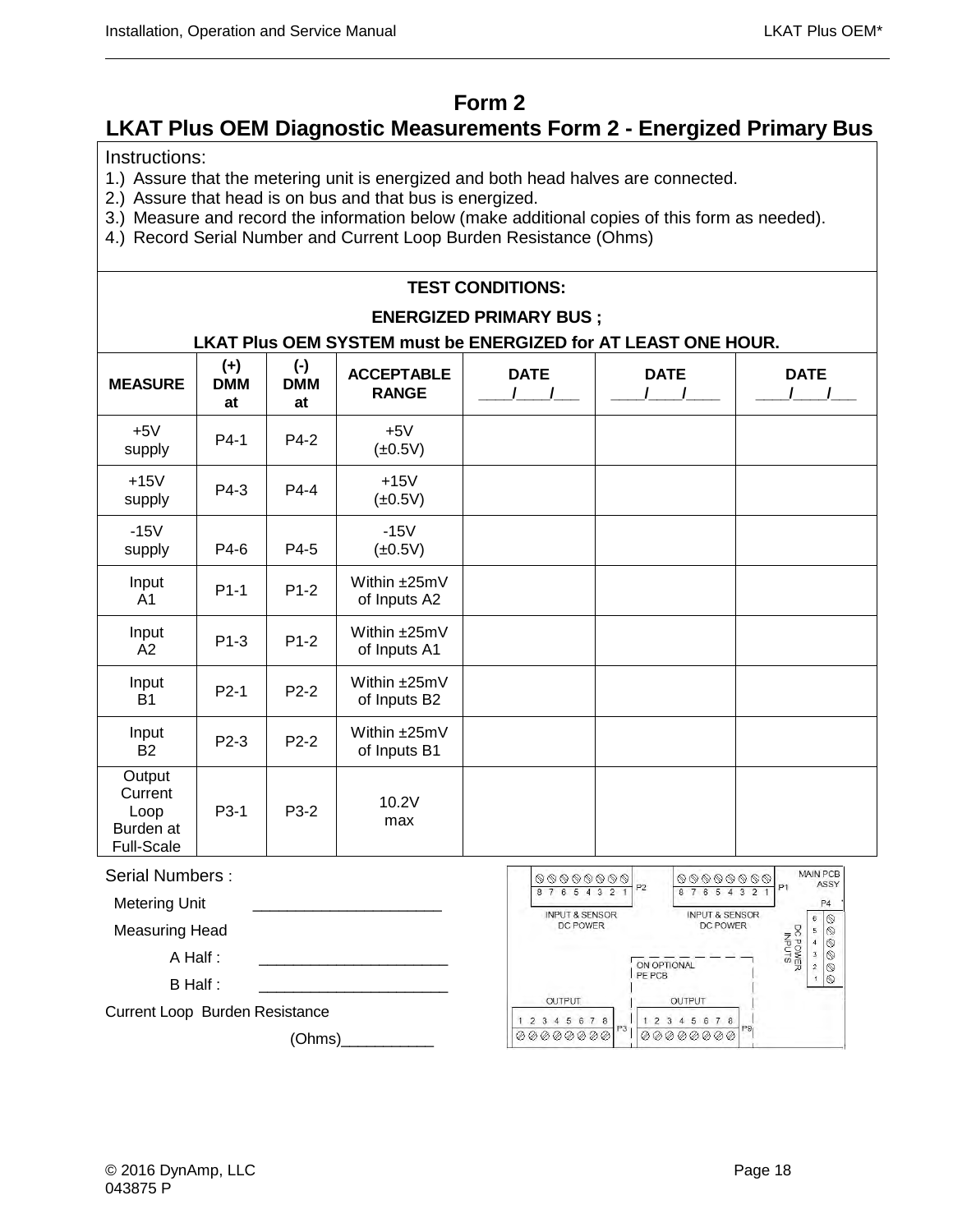#### <span id="page-32-0"></span>**5.6 METERING UNIT INSTALLATION**

The user is responsible for providing proper mounting and environmental protection for the metering unit.

Factors to consider when determining the location of the metering unit include:

- 1. Ambient air temperature must stay in the range of  $-10^{\circ}$ C to  $+50^{\circ}$ C at all times.
- 2. The location should not be exposed to direct sunlight.
- 3. The location should be within reach of the head cables supplied with the system. Standard head cable length is 33 feet (10 meters). Extra long head cables may also be ordered for special applications.
- 4. Route interconnection cables away from bus and other high voltages.

Refer to Metering Unit Outline & Mounting drawing at the end of this manual. Anchor the cabinet in the desired location after ensuring adequate cable reach.

Refer to the LKAT Plus OEM System Wiring Diagram. Connection to the input power is made using 4-position 5.08mm plug P5 mounted on the LKAT Plus OEM power supply. Use of 18 AWG (or larger) type SJT (or equivalent) cable for input power wiring.

The output requires 8 conductors for the main pc board assembly and 8 conductors for the PE PCB assembly (optional). These cables must be connected to the 3.5mm plug(s) supplied with the system. Use of 20AWG twisted pair cable (4 or 8 pairs) is recommended.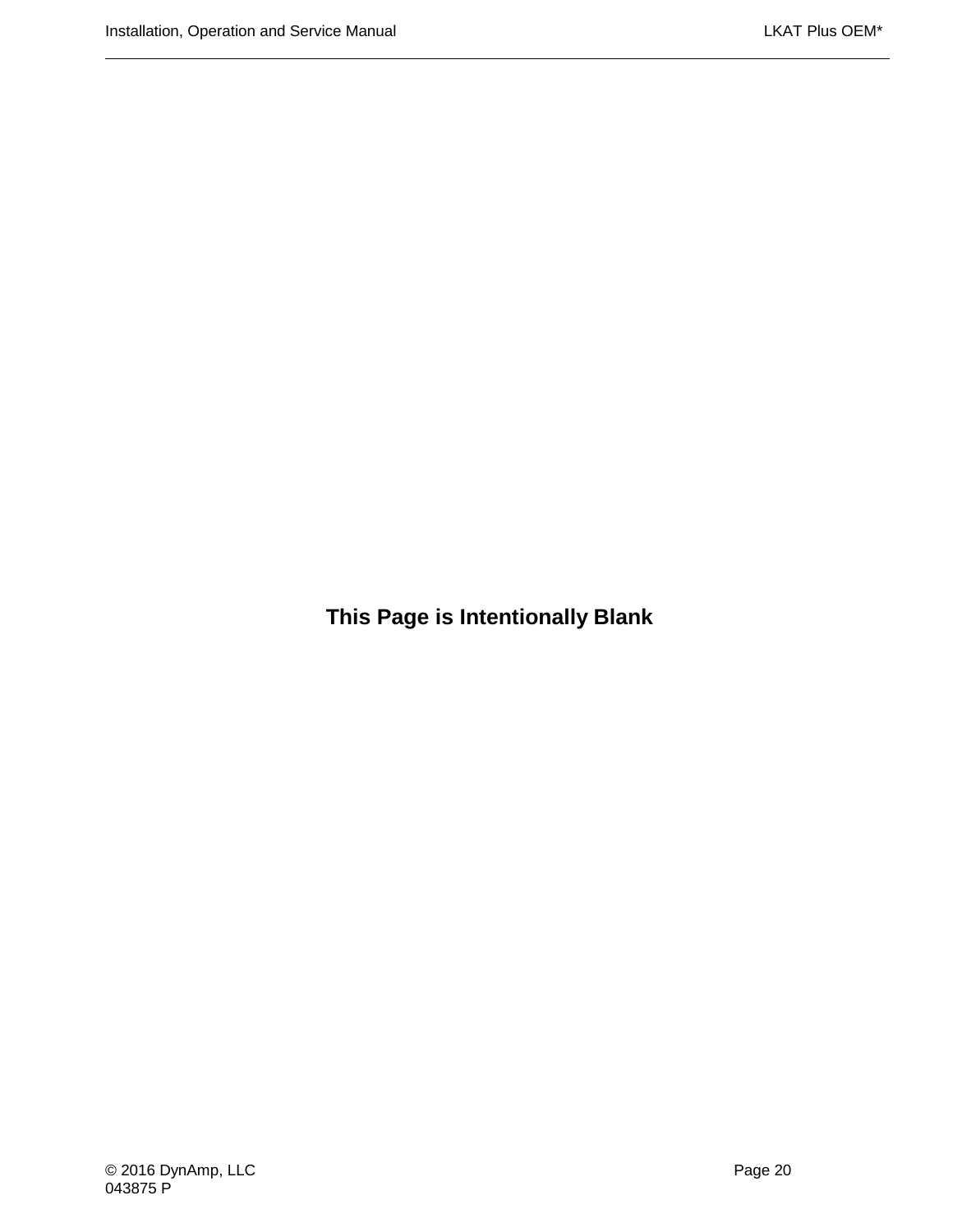# <span id="page-34-0"></span>**6. THEORY OF OPERATION**

#### <span id="page-34-1"></span>**6.1 GENERAL**

The LKAT Plus OEM system uses open-loop, open-path (OLOP) technology to convert the magnetic field associated with a current carrying conductor into an isolated milliampere current loop output. This output is scaled to be proportional to the primary conductor current. In addition, a local digital display of the primary bus current (in kiloAmperes) is visible when the optional RMS Display pc board is added to metering unit.

The measurement head is a sealed unit and is not designed for repair in the field. However, a working knowledge of the LKAT Plus OEM system theory of operation will help facilitate timely and accurate diagnosis in the event of problems.

#### <span id="page-34-2"></span>**6.2 OLOP TECHNOLOGY**

The term "open-loop" means that the magnetic circuit does not generate an opposing magnetic field to null the field produced by the primary conductor. The term "open-path" indicates that the sensor is an air-core design, without magnetic core material.

The LKAT Plus OEM system operation is based on Ampere's Law, which states: "the line integral of B (magnetic flux density) around any closed path is equal to  $\mu$ OI (permeability times current)". In practical terms, this means that integrating a closed path around a primary conductor will yield the net primary current.

This integration is implemented using a specific array of Hall Effect ICs. The LKAT Plus OEM system effectively minimizes errors typically present in other open-loop sensors: zero drift, thermal drift, position sensitivity, and susceptibility to external magnetic fields. The absence of a magnetic core practically eliminates errors due to saturation, hysteresis, and core set (remanance) commonly associated with ferrite material.

A generalized block diagram of the LKAT Plus OEM system is shown in Figure 6.1.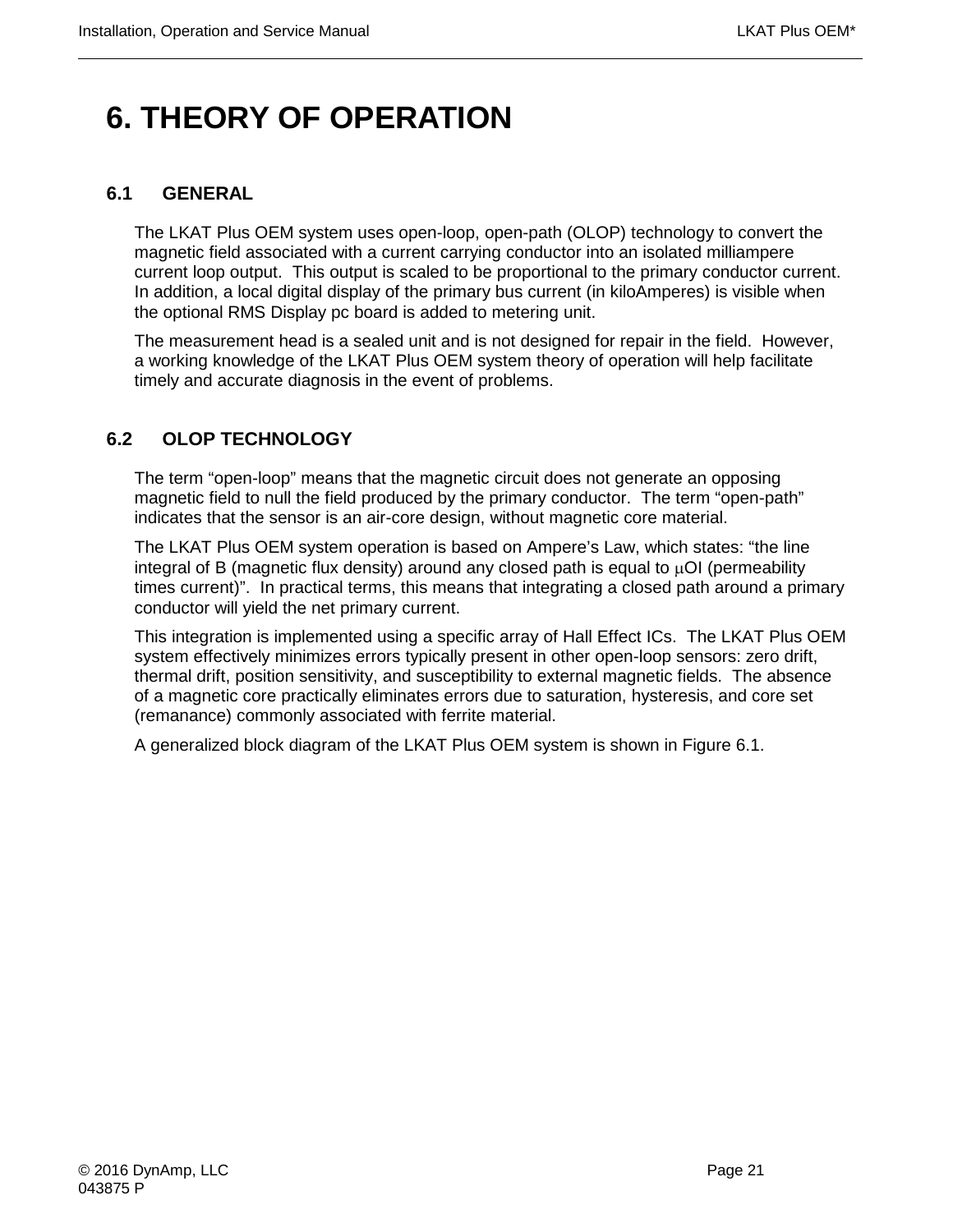

**Figure 6.1 Block Diagram of the LKAT Plus OEM System**

#### <span id="page-35-1"></span><span id="page-35-0"></span>**6.3 SYSTEM FUNCTIONAL DESCRIPTION**

The flux density associated with the primary current is sensed by arrays of Hall ICs in the sensor head. The outputs of these devices are summed and filtered, then transmitted to the metering unit where these signals are dc biased and scaled. The Accuracy Diagnostics status LEDs and relay contacts are driven by a signal input that compares the various Hall groups with voltage setpoints. When the Hall group signal exceeds the reference, the green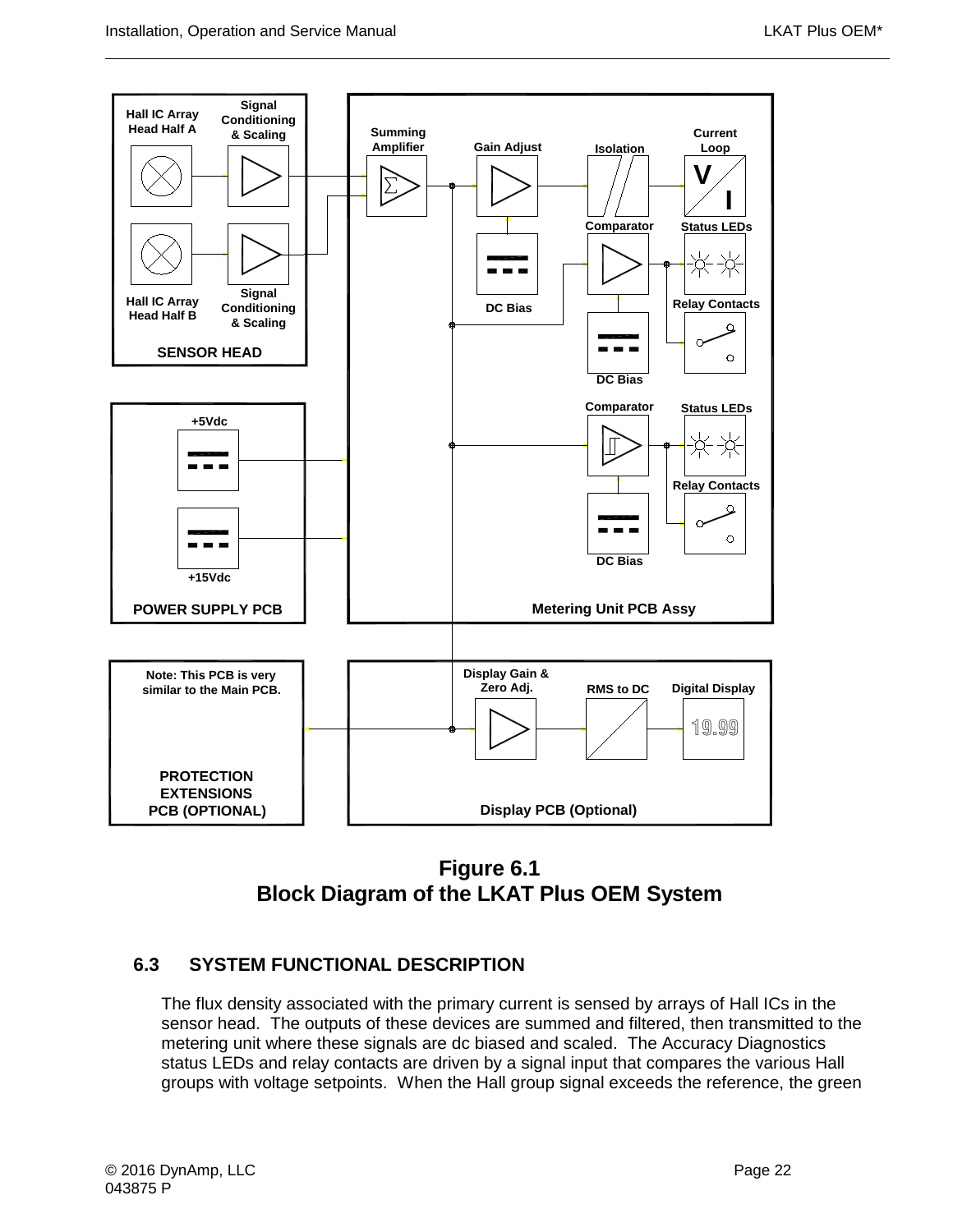LED will go out and the red LED will illuminate. The relay coil will de-energize under the same conditions. The Trip Setpoint LEDs and relay contacts operate in a similar manner.

Main PCB LED D6 is a RED / GREEN the Accuracy Diagnostics status LED. This LED indicator and Main PCB relay CR2 contacts may be used to monitor the following conditions:

- Head imbalance
- Power supply failure
- Head disconnected
- Sensor electronics failure
- Other circuit failures causing loss of measurement accuracy

Occurrence of one or more of the conditions above will de-energize CR2 relay coil, changing the state of the contacts and changing the LED indication from green to red. Refer to the section "Troubleshooting an Accuracy Diagnostics Fault Indication" in this section for more information about determining the cause and eliminating a fault condition.

#### <span id="page-36-0"></span>**6.4 LKAT Plus OEM METERING UNIT**

Refer to drawings in the back of this manual. The LKAT Plus OEM metering unit consists of a universal input power supply and Main pc board mounted together on a steel U-chassis. Input, output, and power connections are made using 3.5mm and 5.08mm "Eurostyle" connectors located on the pc board assemblies.

Input power connects to the Power Supply pc board assembly. The dc supply includes a time-delay type fuse, in-rush and overcurrent protection, as well as MOV overvoltage clamping. The power supply provides outputs of  $\pm$ 15Vdc and  $\pm$ 5Vdc required by the system electronics. These outputs connect to the Main pc board assembly via a short wire harness.

Connections to the sensor head are made via the Main pc board assembly. The Plexiglas pc board cover must be securely installed at all times during normal operation.

#### <span id="page-36-1"></span>**6.5 HEAD INTERCHANGEABILITY**

Measuring heads of various sizes will operate properly when connected to the LKAT Plus OEM metering unit. However, the LKAT Plus OEM system is *factory calibrated as a system***.** As a result, optimal measurement accuracy is achieved when the metering unit is connected to the head it was calibrated with, and installed on the size bus bar it was designed for.

#### <span id="page-36-2"></span>**6.6 TROUBLESHOOTING AN ACCURACY DIAGNOSTICS FAULT INDICATION**

When the Main PCB D6 AD status LED illuminates RED and / or Main PCB CR2 status relay coil de-energizes, a problem may exist in the LKAT Plus OEM system. This is true whether or not the measuring head is installed on the bus. The following table is intended to help the user determine and hopefully eliminate the cause of the fault.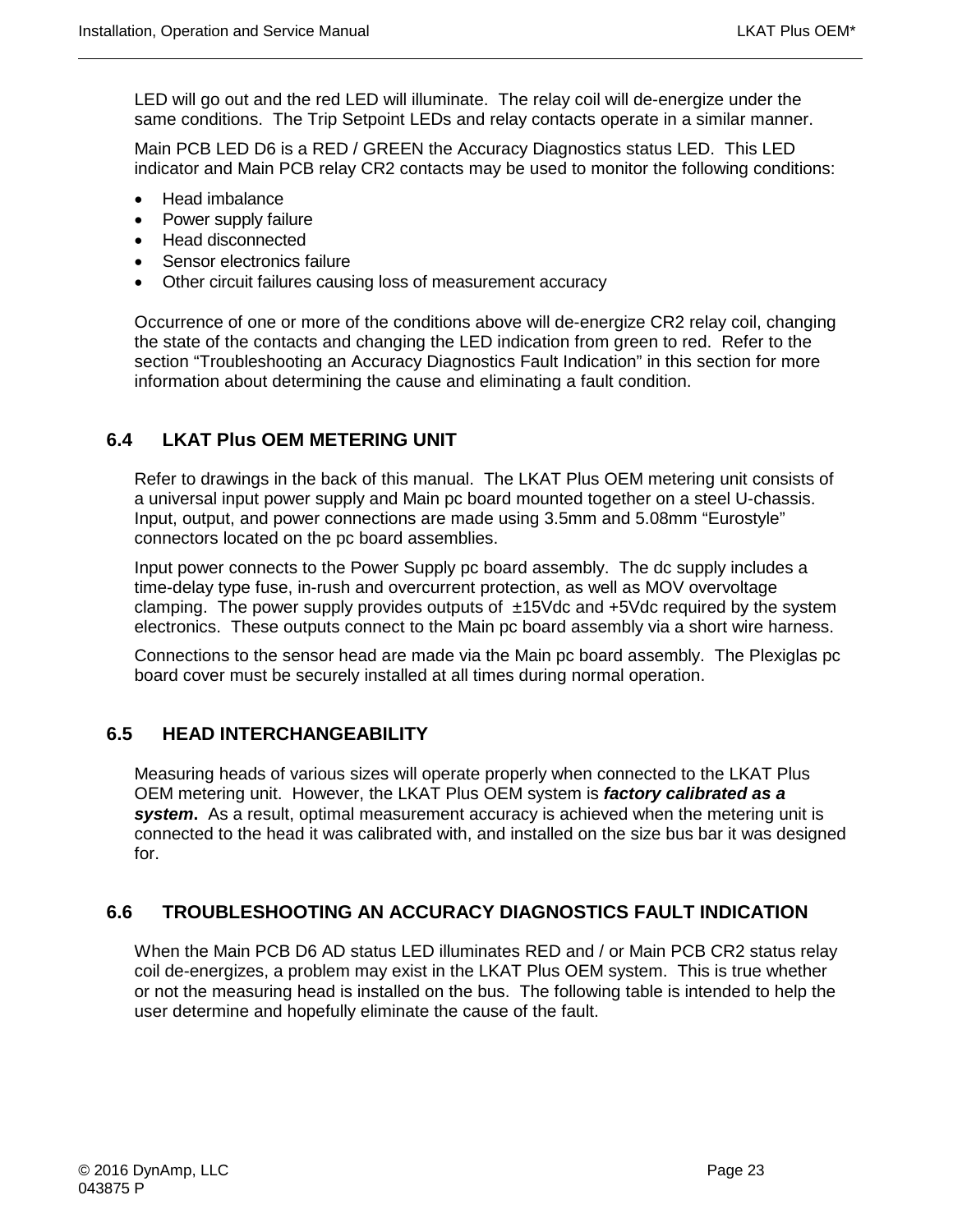ပ္ပ

 $\Box$ 

| Green LED<br>Main D6 | ▭<br>巴<br><b>Red</b><br>8G<br>Main | ပှာ<br>ည်<br>Contact P3-3 to | δ<br><b>SUB</b> | 푼<br>O<br><b>SUB</b> | Possible problem             | Action / Check                                                          |
|----------------------|------------------------------------|------------------------------|-----------------|----------------------|------------------------------|-------------------------------------------------------------------------|
| ON                   | <b>OFF</b>                         | Open                         | X               | X                    | System operating<br>properly | DC measurements (optional)                                              |
| <b>OFF</b>           | <b>OFF</b>                         | Closed                       | X               | X                    | No input power               | Verify input power connection                                           |
| <b>OFF</b>           | <b>OFF</b>                         | Closed                       | $\sf X$         | X                    | DC power supply<br>problem   | Verify DC power on main pcb                                             |
| <b>OFF</b>           | <b>ON</b>                          | Closed                       | X               | X                    | Head halves<br>disconnected  | Verify head interconnections at metering unit                           |
| <b>OFF</b>           | <b>ON</b>                          | Closed                       | X               |                      | Head imbalance               | Adjust position of head for green ON, red OFF                           |
| <b>OFF</b>           | <b>ON</b>                          | Closed                       | X               | X                    | Sensor head                  | Measure head input signals at zero bus                                  |
|                      |                                    |                              |                 |                      | malfunction                  | current; output should be < 5mVdc; substitute<br>known good sensor head |
| <b>OFF</b>           | ON                                 | Closed                       | X               | X                    | Other problem                | Contact factory                                                         |

**Table 6.1 Troubleshooting an Accuracy Diagnostics Fault Indication** 

#### <span id="page-37-0"></span>**6.7 SYSTEM CALIBRATION OVERVIEW**

DynAmp does not specify required intervals of calibration for its products.

The end user of the product is responsible for identifying the appropriate interval between calibrations. The intervals should be determined based on the following factors:

- Requirements of a Quality Management System
- Accuracy and permissible limits of errors
- Purpose and usage
- Experience with similar products
- Manufacturer's recommendations
- Stability of the product
- Past history
- Other characteristics of the product

Reference: "ISO/IEC 17025:2005, General requirements for the competence of testing and calibration laboratories" and Laboratory Accreditation Bureau "Guidance for Documenting and Implementing ISO/IEC 17025:2005 and Laboratory Guidance."

As a guideline, DynAmp recommends a 24-month interval of calibration for all permanently installed products and a 12-month interval of calibration for all products used in portable applications.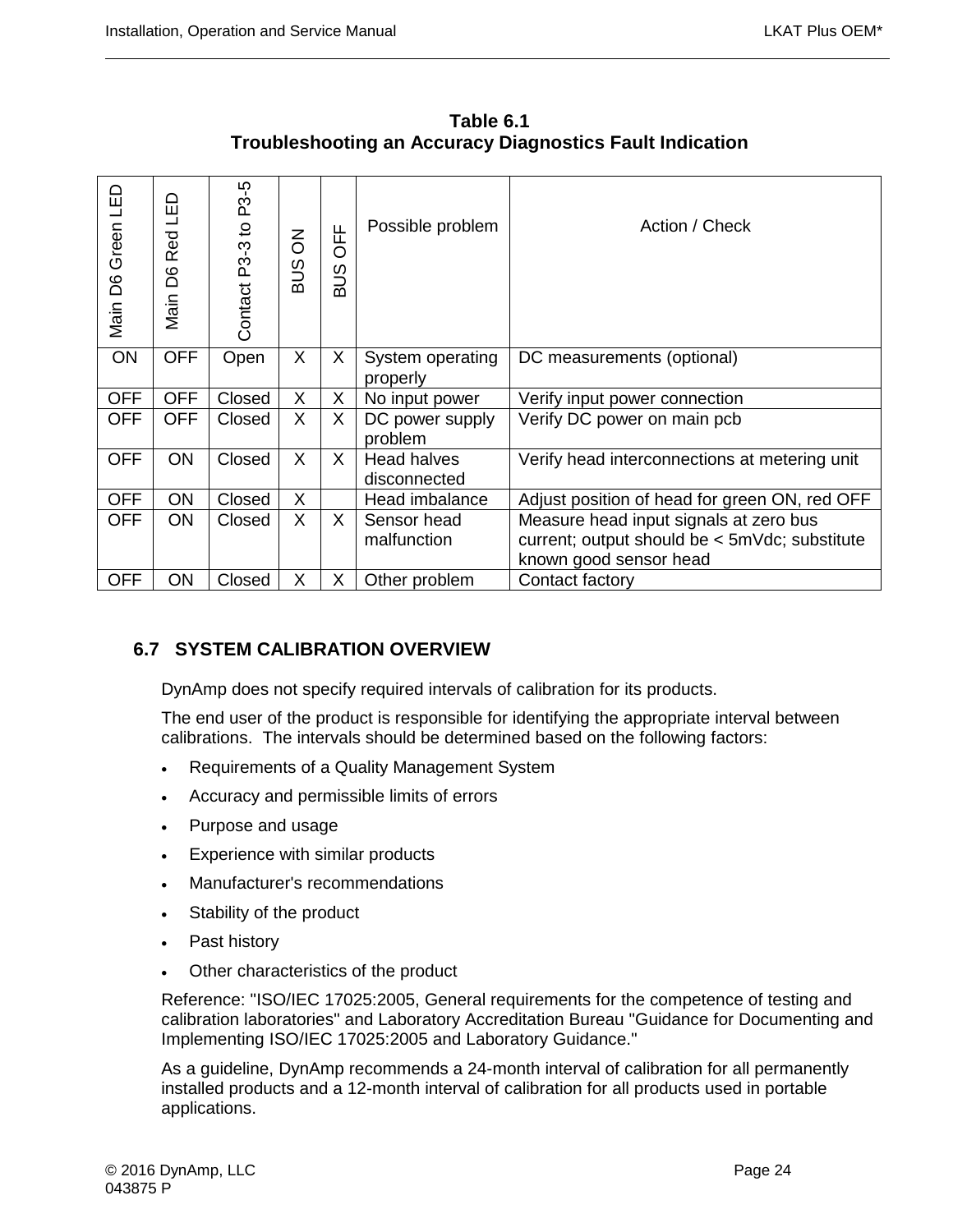The DynAmp, LLC LKAT Plus OEM Current Measurement System is factory calibrated for accuracy of 0.75% of full-scale measured current (or better).

Calibration may be performed as:

- Field Calibration (On Process Bus)
- Field Calibration (On Test Bus)
- **Factory Calibration**

#### **IMPORTANT NOTE**

DynAmp, LLC assumes no responsibility for the accuracy of LKAT Plus OEM Systems calibrated by any person other than a DynAmp, LLC Technician.

To calibrate the LKAT Plus OEM System, one compares the output of the device under test ("DUT") to a reference. During field calibration, a 0.1% accurate current measurement system, such as the DynAmp LKP, LKB or LKCO may be used as a reference. Due to significantly larger size and mass, it may be difficult to install a comparably rated LKP or LKB measuring head in on the same bus as the LKAT Plus OEM sensor head to be calibrated.

When several LKAT Plus OEM sensors of the same size and scaling are used in a rectifier or at one location, the use of a DynAmp factory-calibrated LKAT Plus OEM System may be used as a reference. Approval of this approach typically depends on the accuracy requirements of the measurement application.

LKAT Plus OEM calibration may be performed on a test bus current that is less than the fullscale current of the LKAT Plus OEM System. It is advisable to use a test bus current of 50% (or more) of LKAT Plus OEM System rating. The calibration accuracy depends on the stability of the test bus current, the accuracy of the reference current measurement system and ammeters, as well as the linearity of the LKAT Plus OEM System.

LKAT Plus OEM Systems may be returned to the factory for calibration on a test bus at fullscale current. This requires that the LKAT Measuring Head be removed from process bus. The head and associated metering unit must be returned together, and should have the same serial number. The signal output and input power cable assemblies need not be returned during factory calibration. Specific details of factory calibration are beyond the scope of this manual.

#### <span id="page-38-0"></span>**6.8 CALIBRATION PROCEDURE**

#### **IMPORTANT NOTE**

To avoid injury and/or electrical shock, personnel performing calibration must review and observe all hazard warnings and safety precautions stated throughout this product manual.

Calibration of the LKAT Plus OEM System is summarized below. All Bias and Zero adjustments are made at zero bus current. All Scaling and Gain adjustments are typically made at Full-scale current. Refer to pc board assembly drawings at the end of this manual for location of switches and potentiometers, as well as tables listing proper switch settings. Except for step 1) below, each table is shown on the appropriate pc board assembly drawing.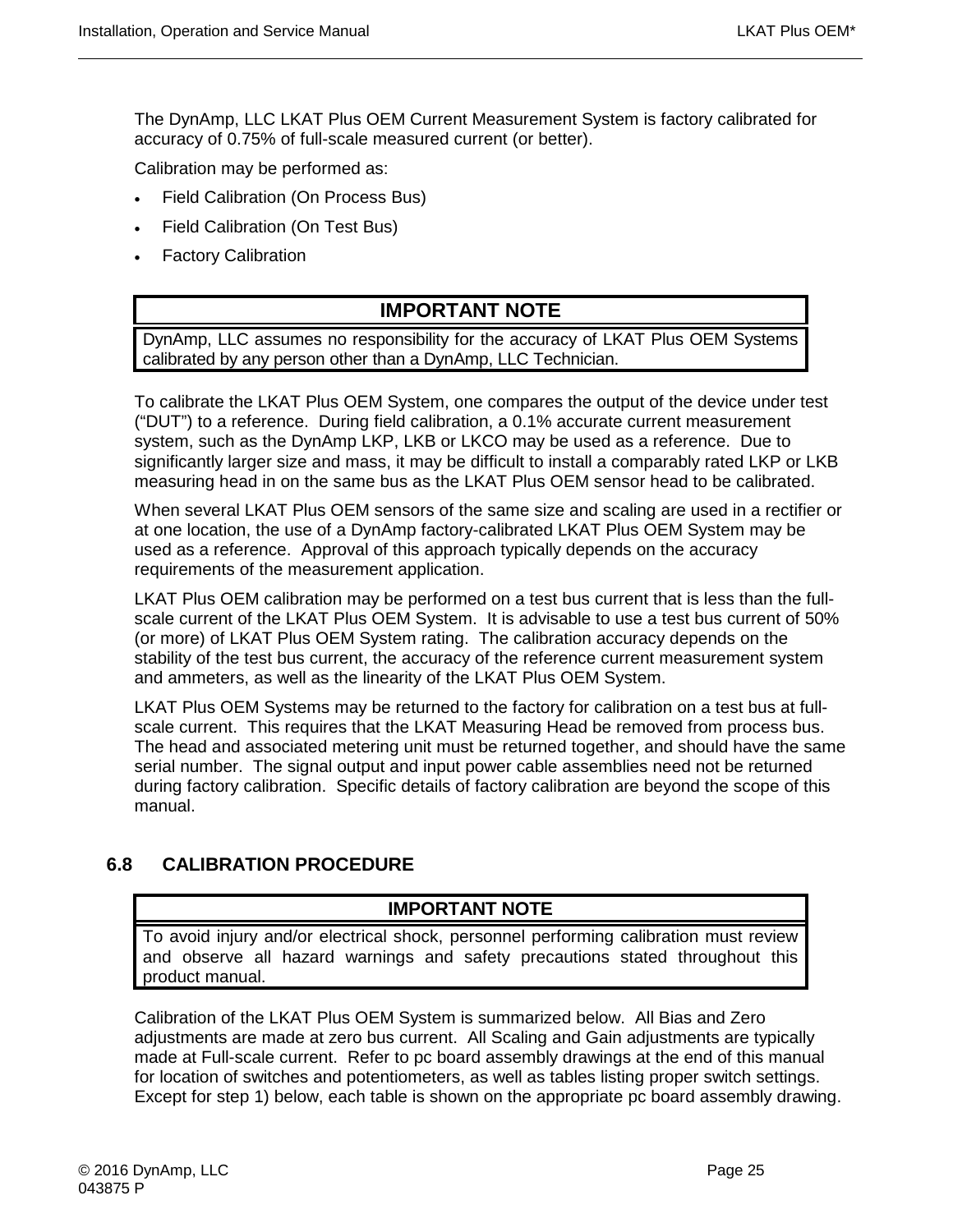Use Forms 1 and 2 to check and record system power supply and channel voltages.

**NOTE** The Optional PE and/or RMS Display pc board assemblies may be installed and calibrated in the field. Use the Main pc board assembly output signal for the Reference output signal with the LKAT Plus OEM System measuring normal bus current.



<span id="page-39-0"></span>**Figure 6.2 LKAT Plus OEM System Test Setup**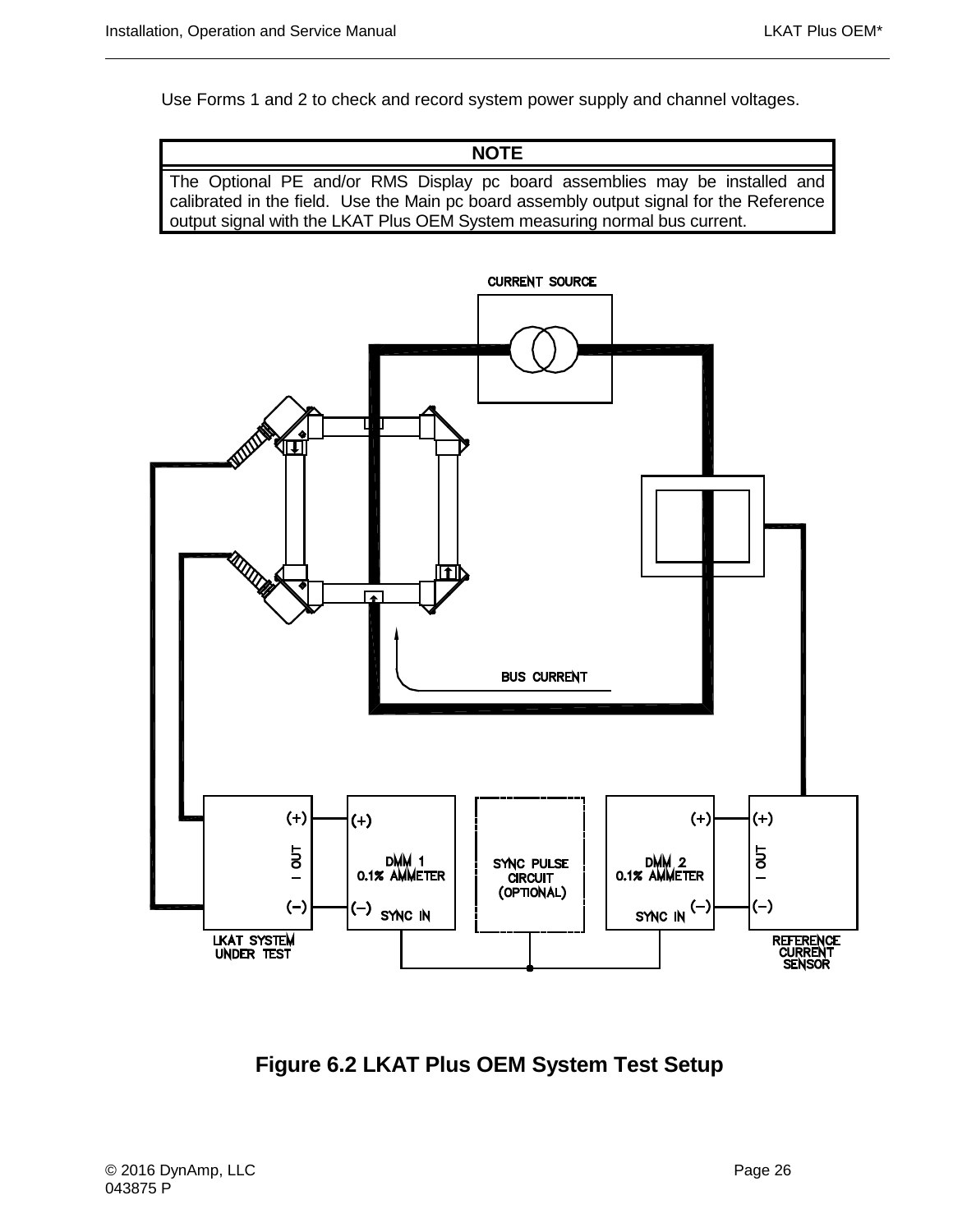Calibrate the Main PCB Current Loop Output

- Set Output Bias (coarse) using SW4
- Set Output Type using SW5
- Remove tape seal from switch SW1 and SW2, if necessary. Adjust Output Gain (coarse) using SW1 and SW2
- Adjust Output Bias (fine) using R42
- Adjust Output Gain (fine) gain using R7
- Readjust Output Bias (fine) using R42 (if required)

Calibrate the PE PCB Current Loop Output (Optional)

- Set Output Bias (coarse) using SW4
- Set Output Type using SW5
- Remove tape seal from switch SW1 and SW2, if necessary. Adjust Output Gain (coarse) using SW1 and SW2
- Adjust Output Bias (fine) using R42
- Adjust Output Gain (fine) gain using R7
- Readjust Output Bias (fine) using R42 (if required)

Calibrate the Main PCB – Trip 1 Setpoint

- Select Trip 1 Protection Polarity using SW3
- Adjust Trip 1 Setpoint using R33 (coarse) and R46 (fine)
- Calibrate the PE PCB Trip 2 & 3 Setpoints
- Select Trip 2 Protection Polarity using SW3
- Adjust Trip 2 Setpoint using R33 (coarse) and R46 (fine)
- Select Trip 3 Protection Polarity using SW3
- Adjust Trip 3 Setpoint using R34 (coarse) and R47 (fine)

Calibrate the RMS Display PCB Assembly

- Select Decimal Point position
- Select DPM Mode
- Select RMS Signal Conditioning Options using SW1F, G, & H (SW1-6, 7, & 8)
- Select Input Scale Factor using SW1E (SW1-5)
- Select Input Attenuation using SW1A, B, C, & D (SW1-1, 2, 3, & 4)
- Set DPM Gain (fine) using R12

#### <span id="page-40-0"></span>**6.9 FIELD CONFIGURATION OF TRIP SETPOINTS**

Trip setpoints may be re-configured on site for any level between 5% and 100% of full-scale. The trip polarity may also be re-configured on site. However, the Accuracy Diagnostics trip setpoint should not be adjusted without consulting the factory.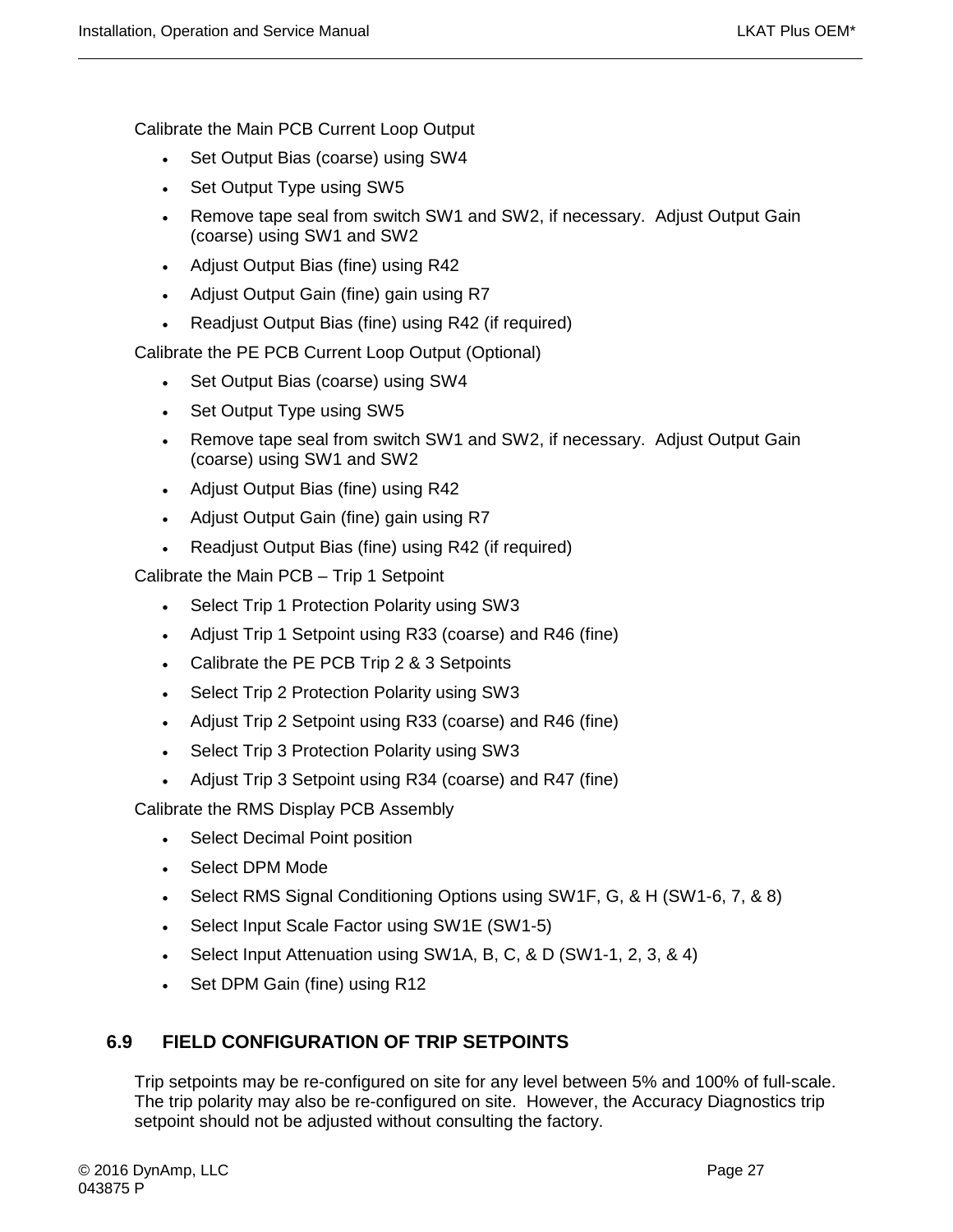Refer to assembly drawings for the Main pc board and PE pc board (optional) included at the end of this manual. To change trip polarity, adjust SW3-1 and SW3-2 according to the table on the assembly drawing.

The trip setpoint is proportional to the current where the trip will occur: "Trip Current" - from LKAT Plus OEM Metering Unit nameplate. To configure the trip setpoint:

Refer to Table 6.2, "Trip Configuration Details". Adjust coarse and fine potentiometers to produce calculated New  $V<sub>STPT</sub>$ .

Measure the existing setpoint voltage (V  $_{S T P T}$ ); use the equation below to calculate the new setpoint voltage.

|          | New $V_{\text{STPT}}$ =                                           |      | Old $VSTPT$<br>Old Trip<br>Current |    |              | X | New Trip Current              |  |
|----------|-------------------------------------------------------------------|------|------------------------------------|----|--------------|---|-------------------------------|--|
| Example: | Old $VSTPT$<br><b>Old Trip Current</b><br><b>New Trip Current</b> | 7V   | $=$<br>$=$                         | 7V | 70kA<br>80kA |   |                               |  |
|          |                                                                   | 70kA |                                    |    |              |   | $80kA = 8V$ (New $V_{STPT}$ ) |  |

**Table 6.2 Trip Configuration Details** 

| <b>Trip Circuit</b>                                                                 | $V_{STPT}$ Location     | Coarse Adjust | Fine Adjust   |  |  |
|-------------------------------------------------------------------------------------|-------------------------|---------------|---------------|--|--|
| (Main)                                                                              | TP2<br>(Main            | Set 1         | Set 1<br>Fine |  |  |
| 'PE)*                                                                               | TP <sub>2</sub><br>PE)* | Set 2         | Set 2<br>Fine |  |  |
| 'PE)*                                                                               | TP3<br>PE)*             | Set 3         | Set 3<br>Fine |  |  |
| Use P1-2 for zero volt reference (circuit common) for voltage measurements for trip |                         |               |               |  |  |

setpoint configuration.

#### **\*** Optional

NOTE

<span id="page-41-0"></span>The LKAT Plus OEM is supplied with trip setpoints configured as specified in the LKAT Plus OEM Worksheet. If the trip setpoints are reconfigured in the field, the customer must realize that the trip setpoints shown on the LKAT Plus OEM Metering Unit nameplate will no longer be correct. In this case, DynAmp suggests that the nameplate be changed to reflect the new trip setpoint (following reconfiguration). The nameplate location and suggested method for documenting new trip setpoint(s) are shown in the figure below.

### **Figure 6.3 Nameplate (typical)**

| DynAmp      | <b>LKAT Plus</b><br>Metering Unit | Senal No.<br>System Item No. | 08050015<br>Metering Unit No. 043696k<br>045125 |
|-------------|-----------------------------------|------------------------------|-------------------------------------------------|
| Main Output |                                   | Main Output                  |                                                 |
| Range:      | -50kA.0.+50kA                     | Range:                       | <b>NOT USED</b>                                 |
| Output:     | -12mA+4+20mA                      | Output:                      | <b>NOT USED</b>                                 |
| Trip Stpt1: | NOT USED                          | Trip Stpt2: NOT USED         |                                                 |
|             |                                   | Trip Stpt2: NOT USED         |                                                 |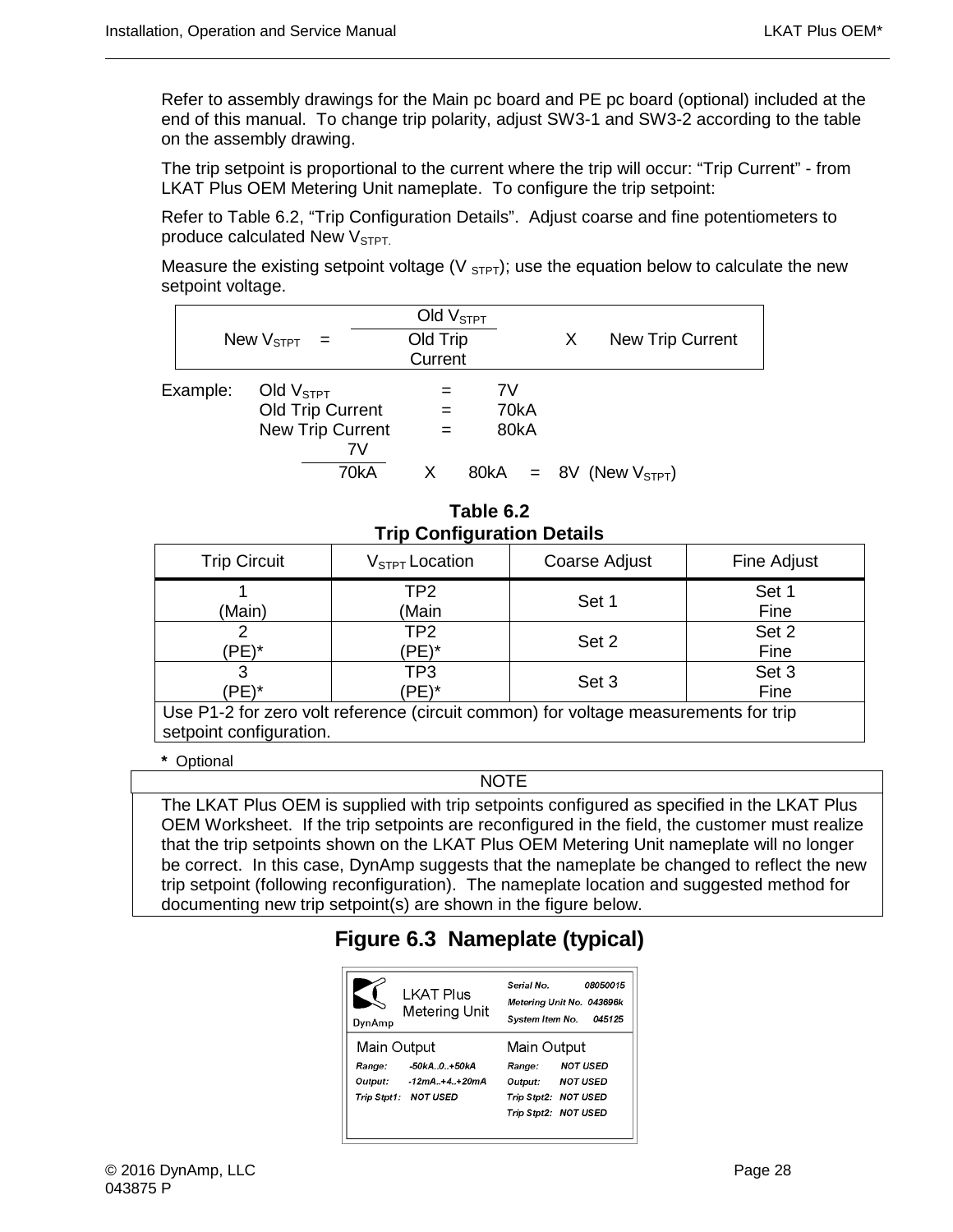#### <span id="page-42-0"></span>**6.10 EARTH GROUNDING**

Many local electrical codes require non-conducting metal parts of electronic equipment to be connected to Earth Ground for safety reasons. This connection is intended to prevent electrical shock if the Input Mains Line voltage is accidently connected to normally nonconducting metal parts of the equipment. In a failure where the chassis is accidently connected to Mains Line voltage, current will flow via the connection to Earth. This in turn will trip the protective circuitry on the Mains Line.

Here is a detailed description of the Earth Ground connection path (See Figure 6.4):

1. The Input Power wiring (Customer connection) wire colors shown are typical for North American installations. BLK = Contact "A" (LINE or +VDC), WHT = Contact "C" (NEUTRAL or -VDC) and GRN = Contact "E" (Earth Ground).

The BLK and WHT wires of the Input Power Cable Assembly are connected by the customer to Mains Power. The GRN wire may or may not be connected to Earth Ground, depending on the local electrical code where the LKAT equipment is installed.

- 2. Plug P5 terminates metering unit end of the Input Power wiring (Customer connection). P5-4 is the Earth Ground conductor
- 3. Plug P5 mates with Receptacle P5 on the Power Supply PC Board Assembly.
- 4. Receptacle P5 is soldered to copper foil traces on the Power Supply PC Board Assembly.
- 5. The copper trace connected to P5-4 makes electrical contact with the steel standoff inserts of the steel PCB mounting bracket.
- 6. The PCB mounting bracket makes electrical contact to the panel where installed.

#### **IMPORTANT NOTE**

There is no electrical connection from any part of the LKAT Main PCB or its optional daughter PCBs to Earth / Chassis ground or the steel PCB mounting bracket or panel. The use or non-use of the Earth Ground provision does not have any impact on the performance of the LKAT system.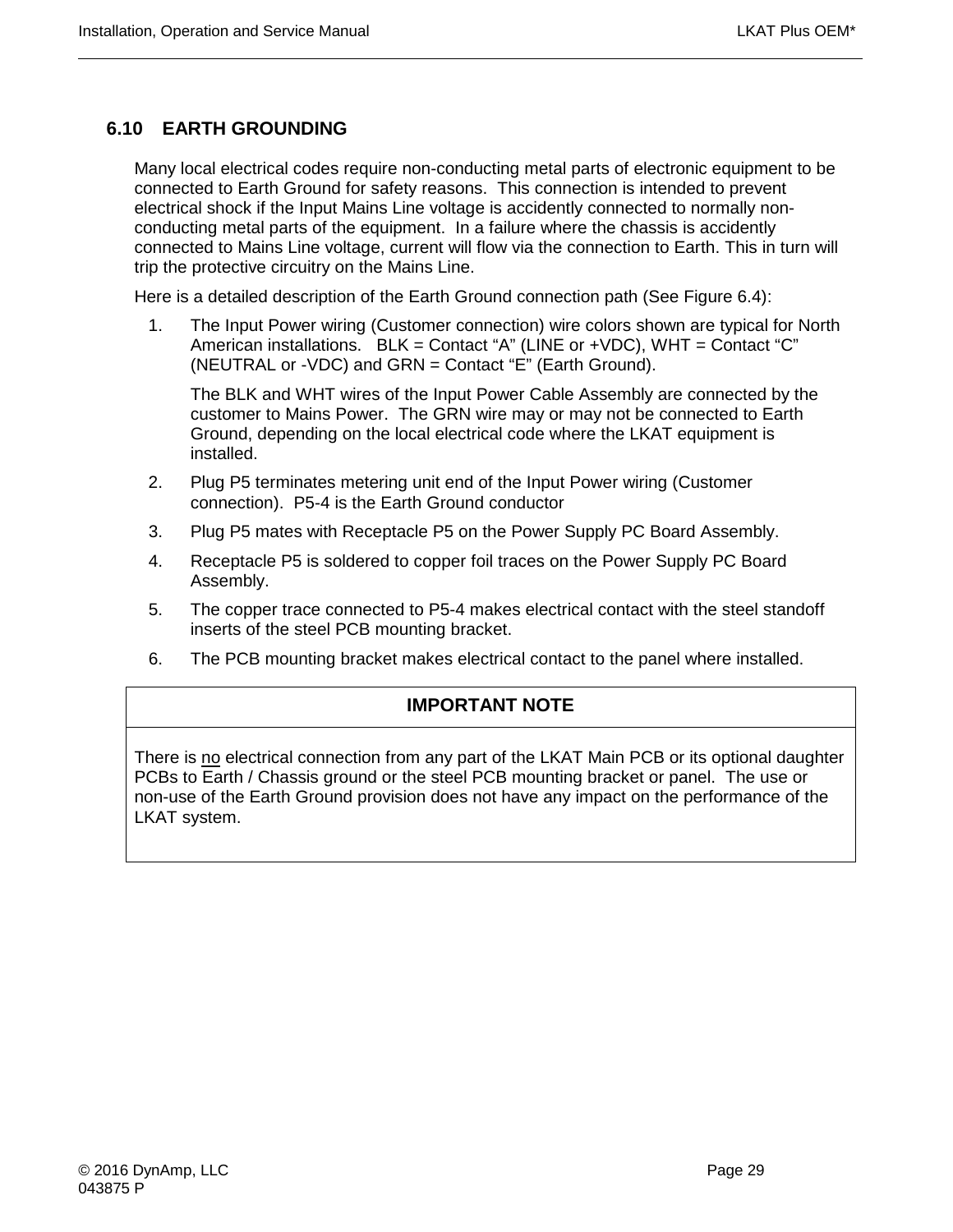

<span id="page-43-0"></span>**Figure 6.4 Metering Unit Earth Ground Connections**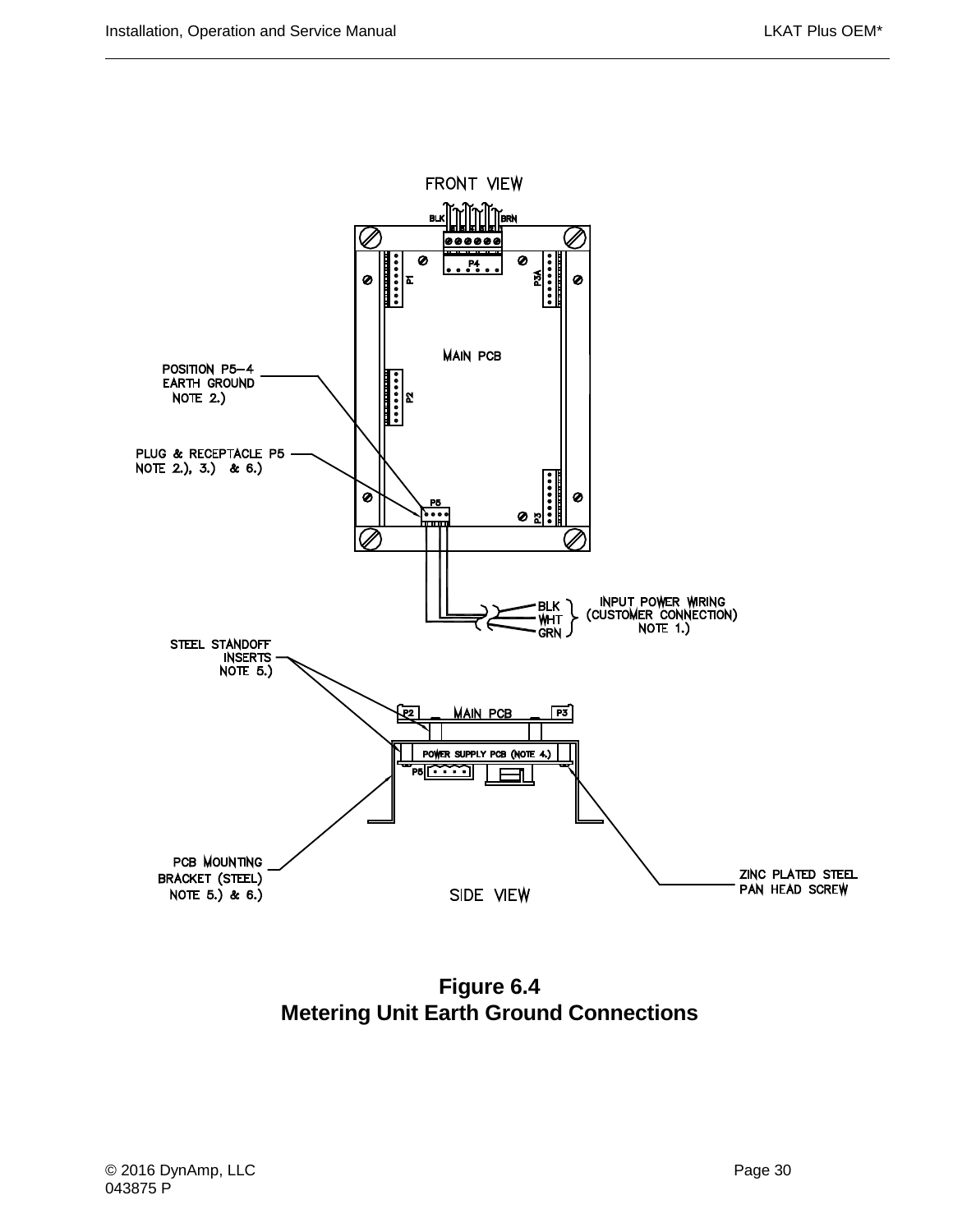# <span id="page-44-0"></span>**7. MAINTENANCE & SPARE PARTS**

#### <span id="page-44-1"></span>**7.1 PERIODIC MAINTENANCE**

As is true with any electronic system, proper maintenance will tend to prolong the service life. DynAmp recommends the following program be performed at the recommended interval to prevent or detect damage to the LKAT Plus OEM System and to ensure reliable performance. Always use appropriate measures to correct any problems found. Following the suggested maintenance schedule may assist in early diagnosis of problem(s) to minimize repairs and down time.

#### **IMPORTANT NOTE:**

If Main pc board LED D6 (AD Status LED) is illuminated RED and / or the status relay coil de-energizes, a fault condition may exist in the LKAT Plus OEM electronics. When this occurs, the system may require immediate attention. Refer to "Troubleshooting Fault Indication", in the "Theory of Operation" section of this manual.

#### <span id="page-44-2"></span>**7.2 ANNUAL MAINTENANCE**

Refer to the "Calibration" section of this manual for the recommended calibration for the LKAT Plus OEM System.

If possible, perform the steps described in section titled "SYSTEM CHECKOUT DURING TEMPORARY INSTALLATION" at least once per year to verify performance of the LKAT Plus OEM system. This may help to prevent or detect damage to the system and to ensure reliable performance. Use appropriate measures to correct any problems found. If LKAT Plus OEM System equipment is exposed to outdoor temperatures, DynAmp, LLC recommends these steps be performed during the hottest time of the year.

In addition, the following steps should be performed once each year as part of annual maintenance:

- 1. Visually inspect measuring head and interconnection cable for evidence of severe overheating, cracks, separation of bonded surfaces, or excessive corrosion. Record any suspect conditions.
- 2. Inspect and adjust the tension of the mounting clamp plungers as needed.
- 3. Visually inspect metering unit for evidence of severe overheating, corrosion, or condensation. Record any suspect conditions and take appropriate action.
- 4. Clean as necessary; remove any oil or grease with a mild detergent. Do not use abrasives or strong chemical solvents as they may damage the cables or erase the silkscreen markings from the metering unit.
- 5. Disconnect power to the system before servicing or replacing fuses.

#### **CAUTION**

To avoid the risk of shock and electrocution, always disconnect all cable assemblies before performing any cleaning or service operation on the metering unit.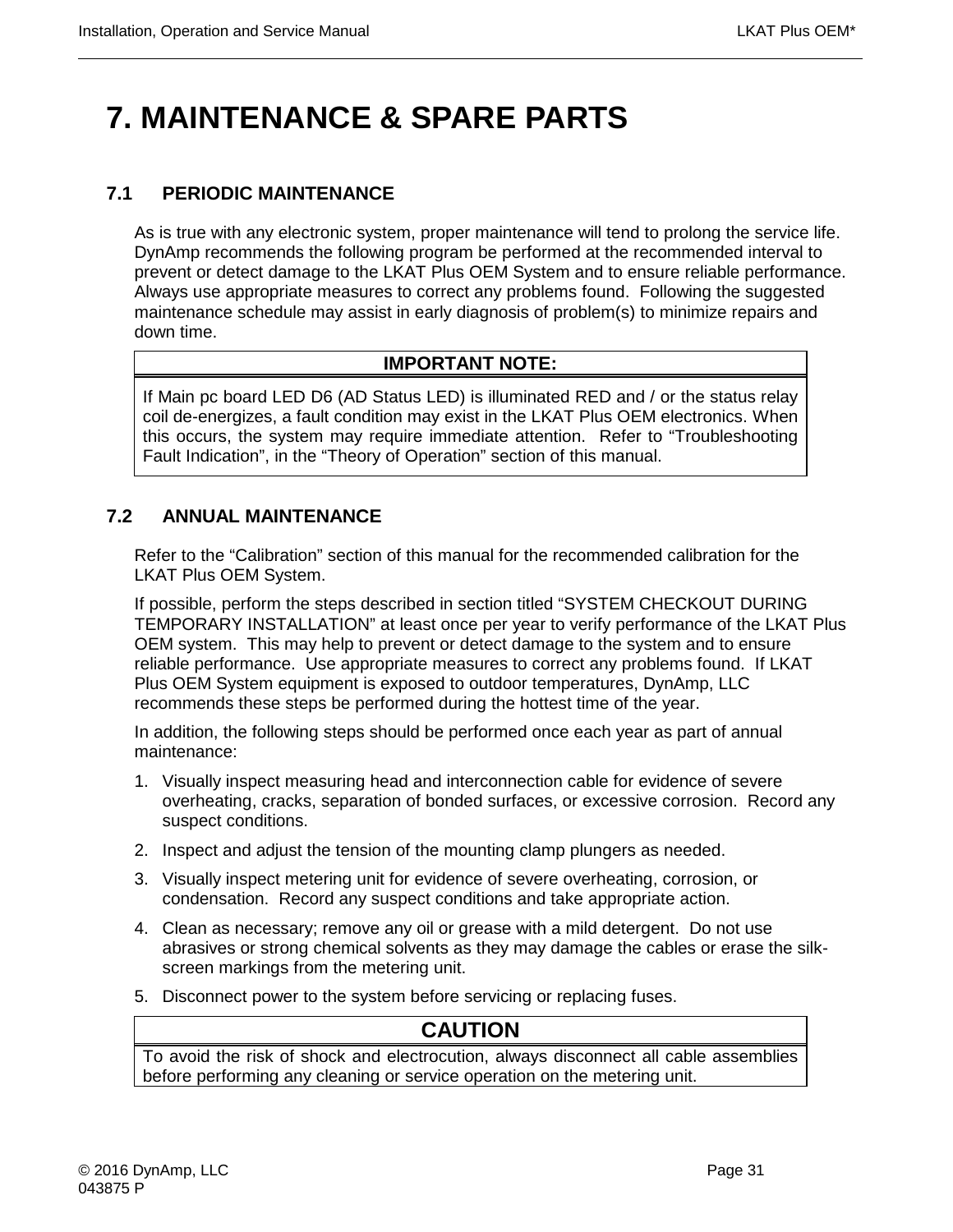#### <span id="page-45-0"></span>**7.3 RECOMMENDED SPARE PARTS**

The following table lists the minimum recommended quantities for spare parts for the LKAT Plus OEM system. As spares are used, replacements should be ordered. Since continuous operation of high-current measurement systems is often critical, stocking spare parts should be given high priority.

The LKAT Plus OEM system measuring heads require special repair procedures and materials. However, the heads are very reliable and should require little or no repair over its service life. Please refer to the nearest authorized DynAmp service center for information on repairs.

Disconnect power to the system before servicing or replacing fuses.

| <b>Spare Parts List</b>                                     |                    |               |  |  |  |
|-------------------------------------------------------------|--------------------|---------------|--|--|--|
| <b>DESCRIPTION</b>                                          | <b>ITEM</b><br>NO. | QUAN.         |  |  |  |
| Fuses, 2A 250V Time Delay 5mm x 20mm (5 per box)            | 43054              | 1 box         |  |  |  |
| Clamp Assembly, LKAT Plus Mounting (includes 2 plungers)    | 43750              | 2             |  |  |  |
| Plunger, LKAT Plus mounting 10-28 x 1" body, 1/8" hex drive | 43281              | $\mathcal{P}$ |  |  |  |
| Spare System (Head & Metering Unit calibrated as system)    |                    | ↿             |  |  |  |
| <b>Metering Unit</b>                                        | 43876              |               |  |  |  |
| Head                                                        | $\star$            |               |  |  |  |

**Table 7.1** 

\* Item number same as original system head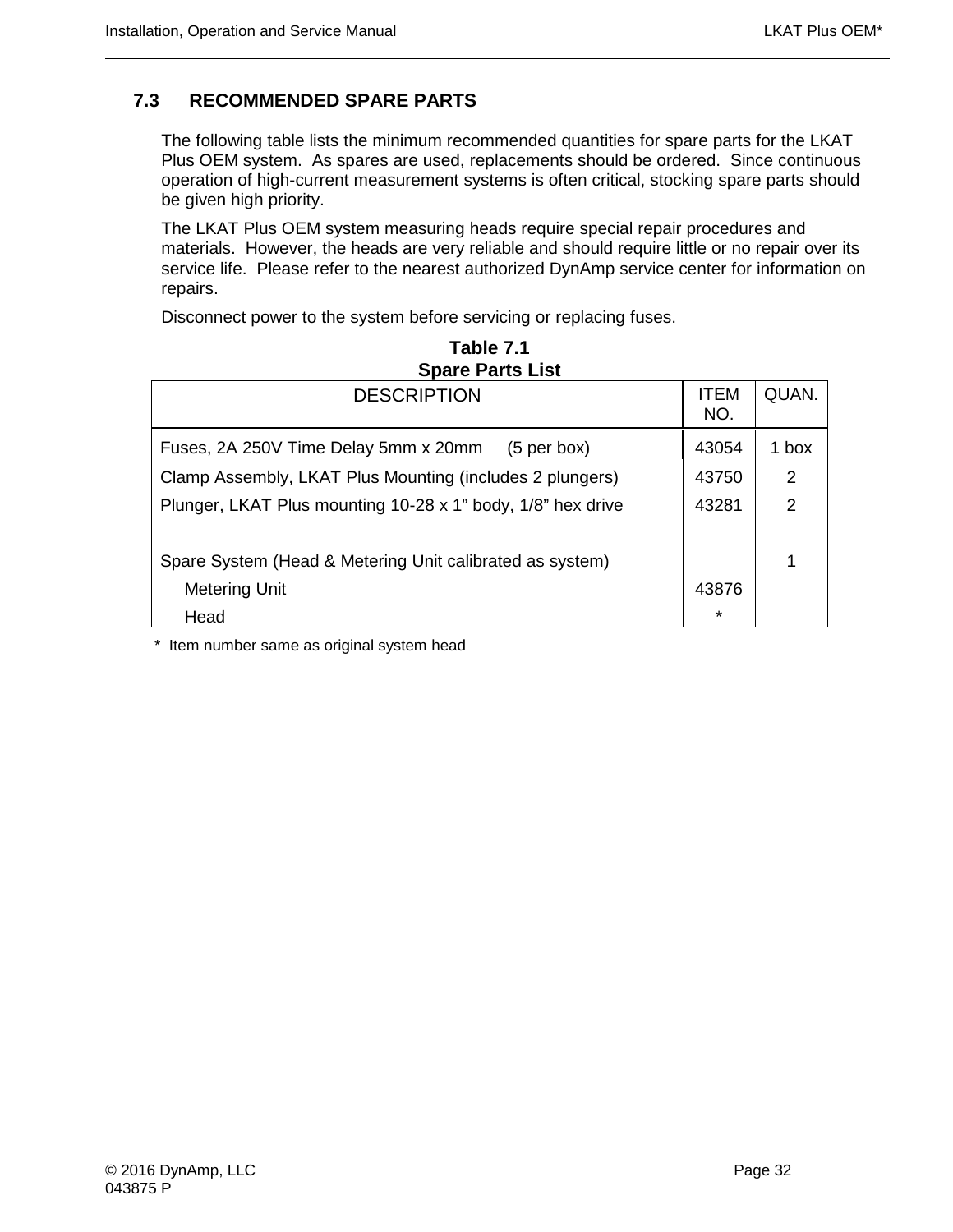#### <span id="page-46-0"></span>**7.4 SERVICE ASSISTANCE**

For further assistance, contact DynAmp Customer Support at:

#### Americas:

Telephone: +1 614.871.6900 Fax: +1 614.871.6910 8:00 AM to 5:00 PM USA Eastern Time From first Sunday in November to second Sunday in March – 13:00 GMT to 22:00 GMT From second Sunday in March to first Sunday in November – 12:00 GMT to 21:00 GMT

#### Europe:

Telephone: +41 22.706.1446 Fax: +41 22.706.1311 8:30 AM to 5:00 PM Central European Time From last Sunday in October to last Sunday in March – 7:30 GMT to 16:00 GMT From last Sunday in March to last Sunday in October – 6:30 GMT to 15:00 GMT

#### After Hours Critical Service Emergency:

Telephone: +1 614.871.6906

5:00 PM to 8:00 AM USA Eastern Time

From first Sunday in November to second Sunday in March – 22:00 GMT to 13:00 GMT From second Sunday in March to first Sunday in November – 21:00 GMT to 12:00 GMT

Central e-mail:

[help@dynamp.com](mailto:help@dynamp.com)

DynAmp web:

[www.dynamp.com](http://www.dynamp.com/)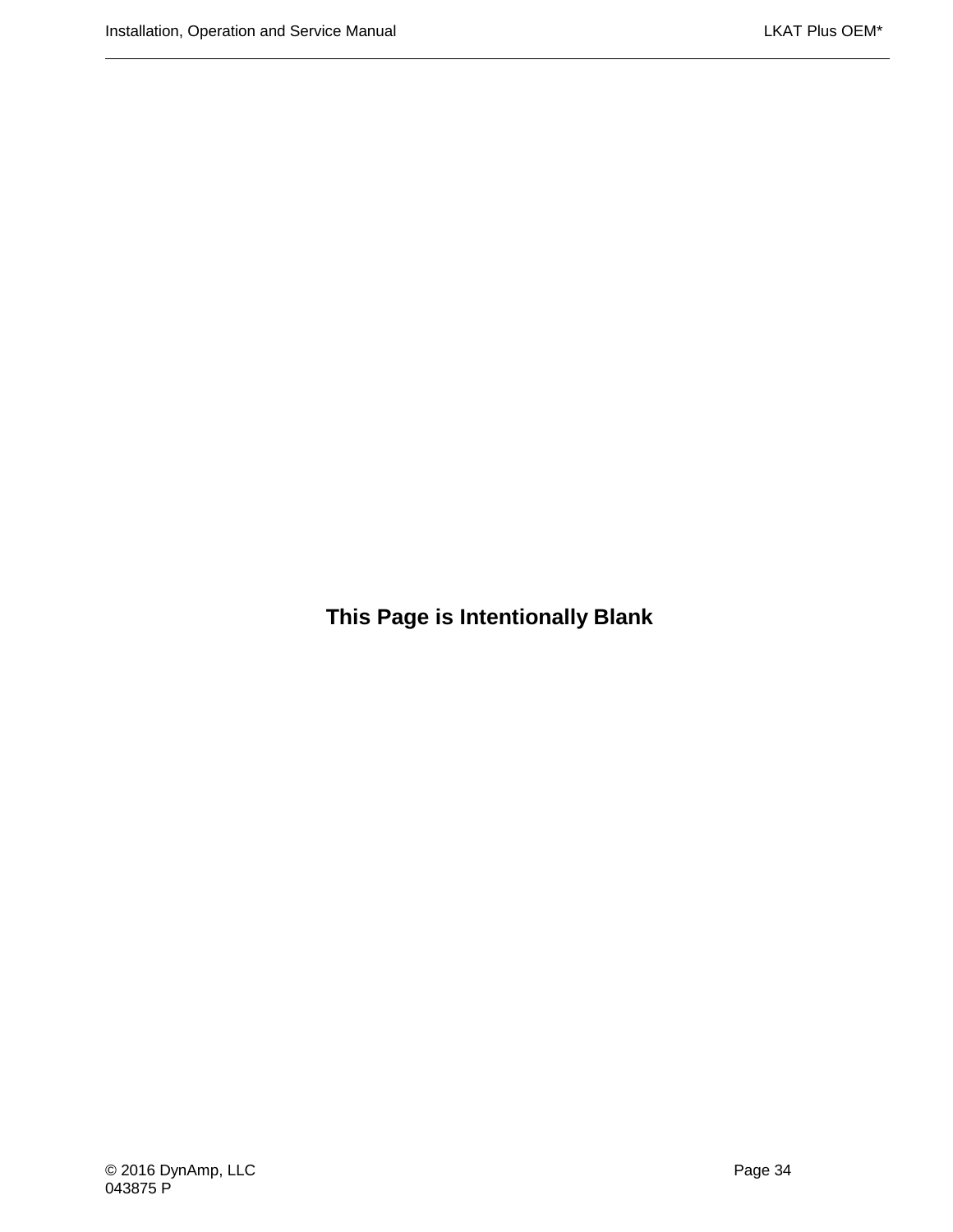### <span id="page-48-0"></span>**8. TECHNICAL BULLETINS**

#### **Table 8.1 Technical Bulletins List**

| <b>NUMBER</b> | <b>SUBJECT</b>            | <b>TITLE / DESCRIPTION</b>                                        |
|---------------|---------------------------|-------------------------------------------------------------------|
| 120131        | Non-Failsafe<br>Operation | Converting LKAT Alarm Relay Contacts to Non-Failsafe<br>Operation |